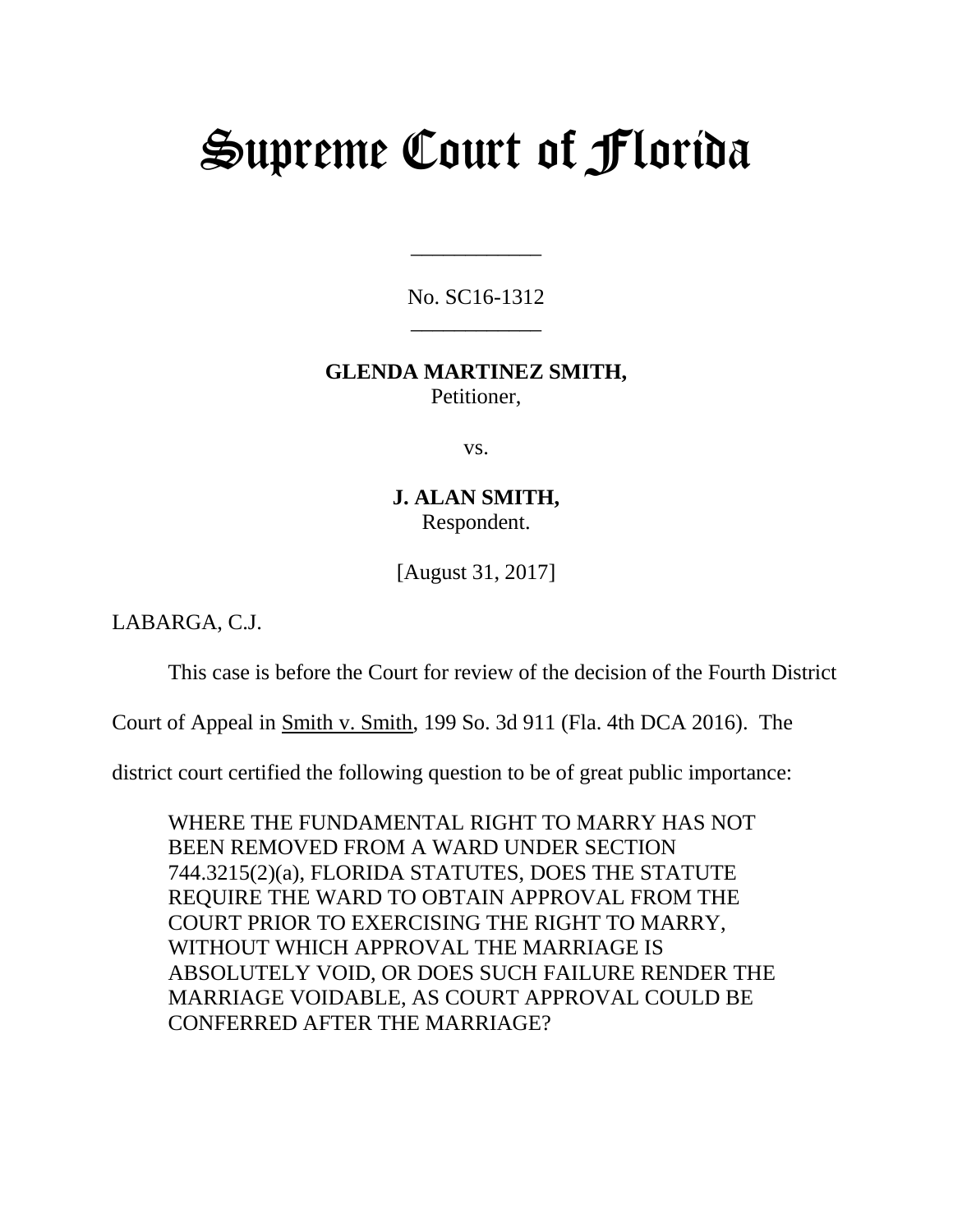Smith v. Smith, 195 So. 3d 416, 416 (Fla. 4th DCA 2016). We have jurisdiction. See art. V, § 3(b)(4), Fla. Const. For the reasons discussed below, we quash the decision of the Fourth District and hold that where the right to contract has been removed under section 744.3215(2)(a), Florida Statutes (2016), the ward is not required to obtain court approval prior to exercising the right to marry, but court approval is necessary before such a marriage can be given legal effect.

#### **OVERVIEW**

When a person is deemed incapacitated, a guardianship court may remove some of his or her rights. See  $\S 744.331$ , Fla. Stat.  $(2016).$ <sup>1</sup> Section 744.3215, Florida Statutes (2016), titled "Rights of persons determined incapacitated," separates the rights of an incapacitated person into three distinct categories: rights retained by the incapacitated person (or rights that cannot be removed through incapacity proceedings); rights that can be removed and delegated to a guardian;

l

<sup>1.</sup> Before a right can be removed from an incapacitated person, section 744.331(3)(a) requires the guardianship court to appoint a three-member examining committee, of which one member must be a psychiatrist or other physician. Each of the remaining members must be a physician, nurse, "or other person who by knowledge, skill, experience, training, or education may, in the court's discretion, advise the court in the form of an expert opinion." Id. Each committee member is required to conduct a comprehensive examination of the person to "determine the alleged incapacitated person's ability to exercise those rights specified in [section] 744.3215," and each member must submit a written report with his or her findings. § 744.331(3)(e), Fla. Stat. An adjudicatory hearing must then be held, and "the partial or total incapacity of the person must be established by clear and convincing evidence." § 744.331(5)(c), Fla. Stat.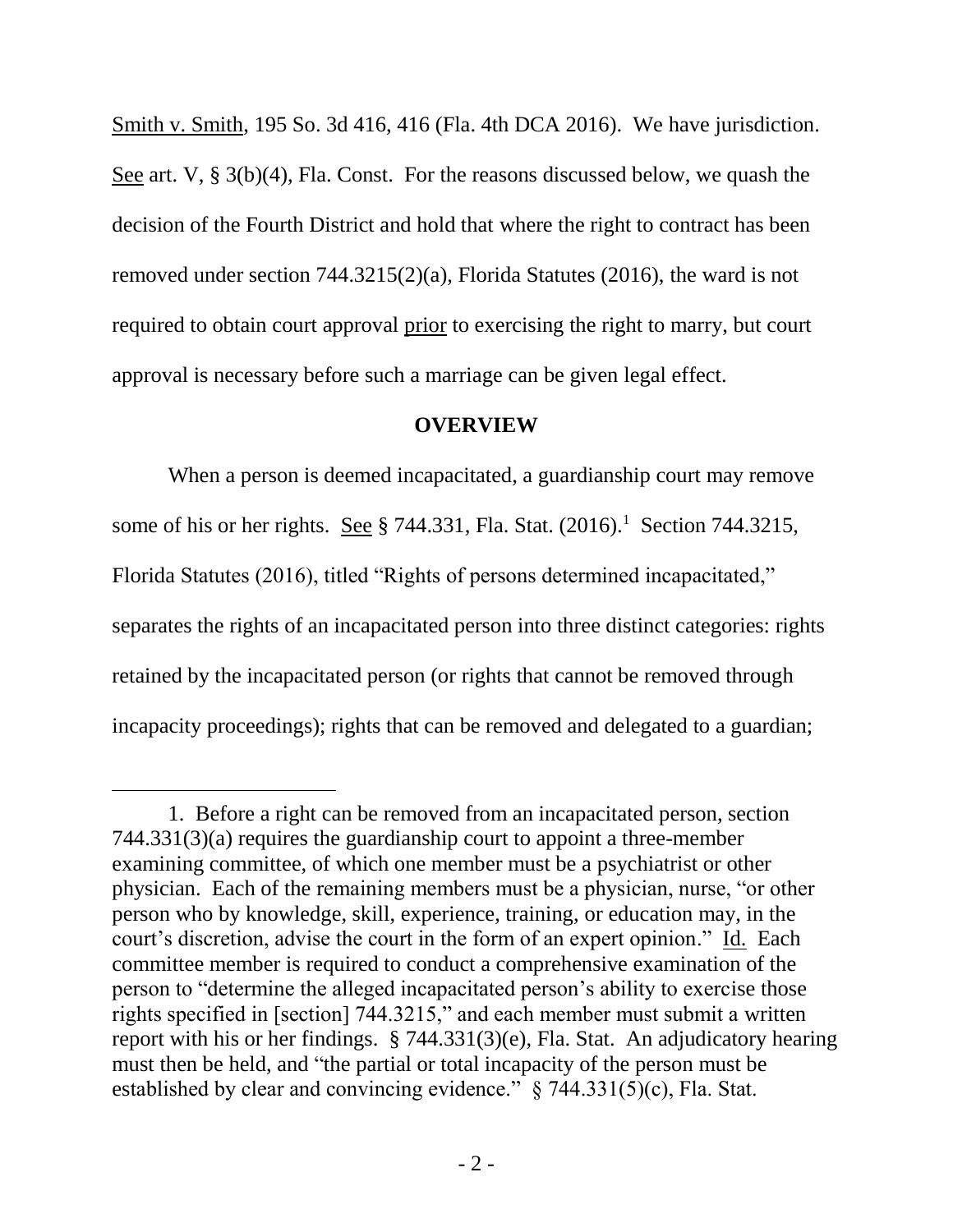and rights that can be removed, but not delegated to a guardian. The right to marry falls within the latter category, under section 744.3215(2)(a), which provides:

(2) Rights that may be removed from a person by an order determining incapacity but not delegated to a guardian include the right:

(a) To marry. If the right to enter into a contract has been removed, the right to marry is subject to court approval.

Consequently, a guardianship court may remove an incapacitated person's right to marry if there is clear and convincing evidence that he or she is incapacitated with respect to that right. Id.; § 744.331(6), Fla. Stat. However, even when a guardianship court does not remove the right to marry, an incapacitated person's right to marry becomes "subject to court approval" when his or her right to contract has been removed. § 744.3215(2)(a), Fla. Stat. The question presented in this case is whether court approval must be obtained before the incapacitated person marries.

## **FACTS AND PROCEDURAL HISTORY**

This annulment challenge is an offshoot of a guardianship case initiated by the daughter of Respondent, J. Alan Smith (Alan), in 2010 after Alan was involved in an automobile accident in which he suffered head trauma. Smith, 199 So. 3d at 911; id. at 914 (Warner, J., dissenting); see also Martinez v. Guardianship of Smith, 159 So. 3d 394, 396 (Fla. 4th DCA 2015). According to Alan's daughter, Alan was no longer competent to handle his financial affairs or care for his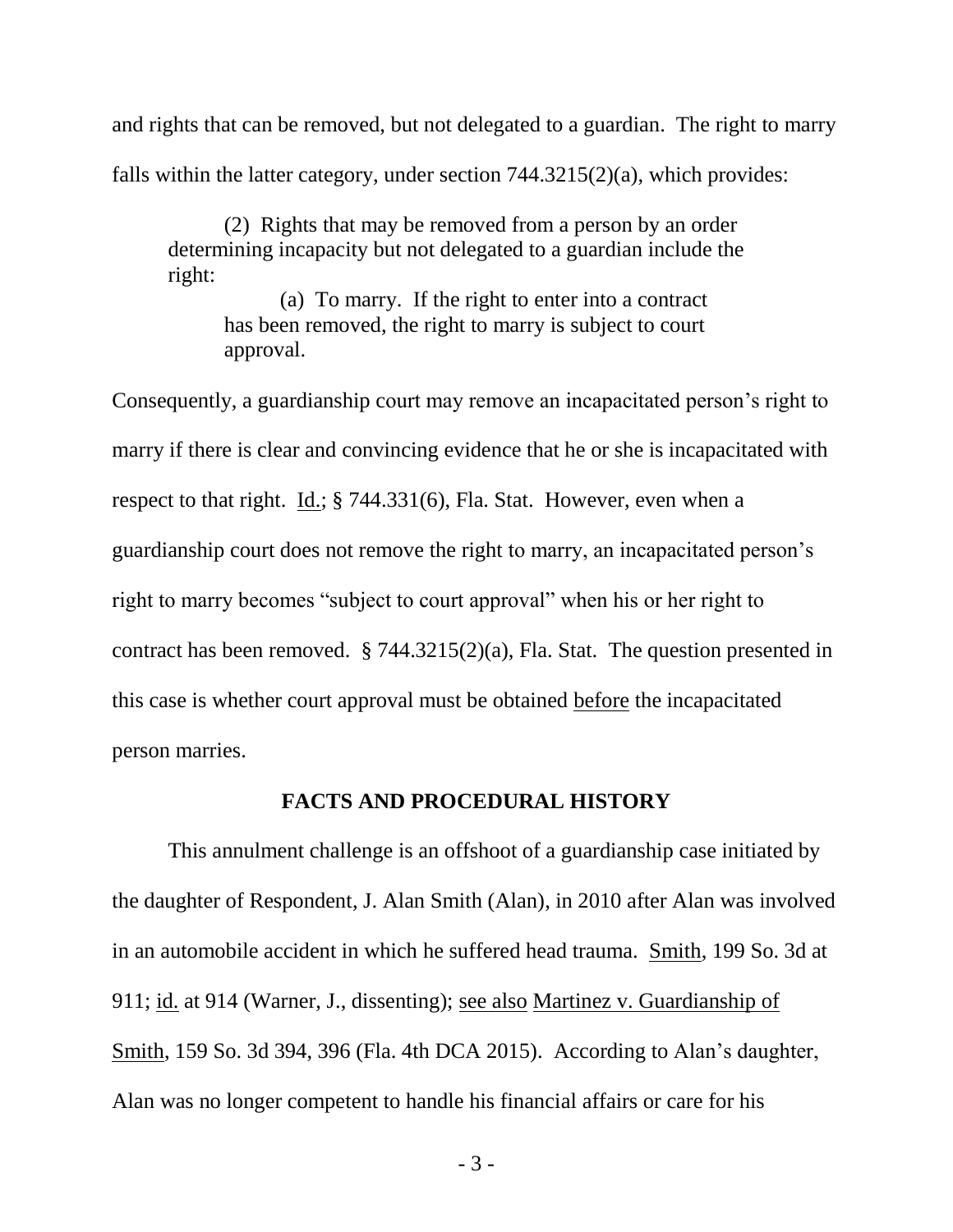property as a result of his diminished mental capacity. In April 2010, Alan was determined to be partially incapacitated. Alan's right to contract and his right to manage property were removed and delegated to John Cramer, who was appointed to be Alan's limited guardian of property. However, the court specifically found there was "no incapacity on the part of [Alan] that would warrant a guardian of a person." The court issued an Order that provided:

The following rights of the Ward are delegated to the Guardian appointed by this Order: [X] to Contract, [X] to manage the property of the Ward Note: If the right of the Ward to Contract has been delegated to the Guardian but the right to marry is retained, then the right to marry is subject to Court approval.<sup>[2]</sup>

(Emphasis added.)

 $\overline{a}$ 

It is undisputed that Petitioner, Glenda Martinez Smith (Glenda), met and became engaged to Alan before he was deemed incapacitated. In 2009, the year prior to his accident, Alan executed a Designation of Health Care Surrogate and Living Will Declaration naming Glenda as his health care surrogate and preneed guardian.<sup>3</sup> Alan also gave Glenda durable power of attorney.

<sup>2.</sup> This provision tracks the language in section 744.3215(2)(a).

<sup>3.</sup> A preneed guardian is someone who has been designated to serve as a person's guardian in the event that person is declared incapacitated. See § 744.3045(1), Fla. Stat. (2016).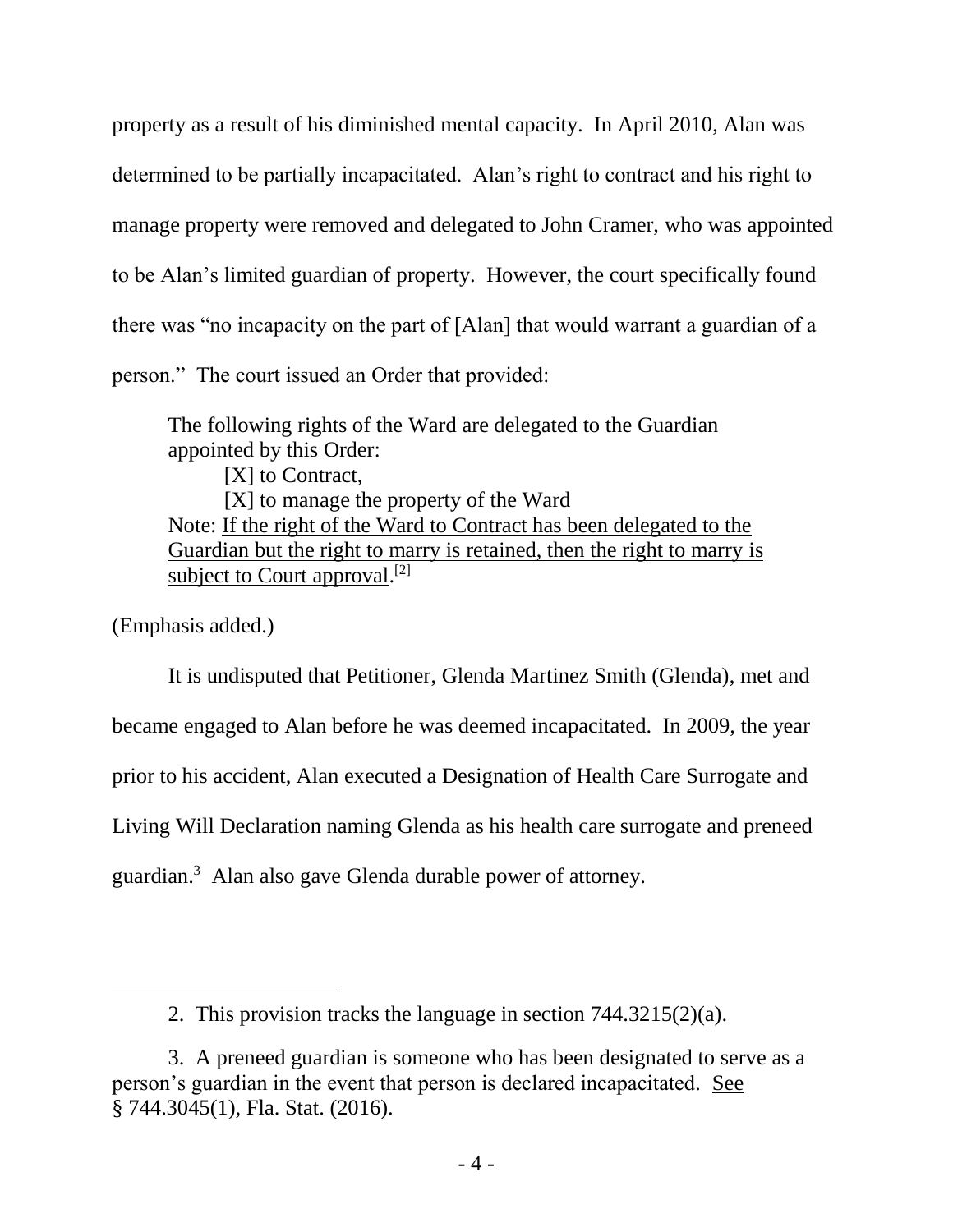In December 2011, Glenda and Alan were married. Court approval was not obtained prior to the marriage ceremony. However, Glenda asked Cramer to seek court approval on two separate occasions, but Cramer refused.

Alan's court-appointed counsel, Lynne Hennessey, filed a petition for annulment in early 2013 based solely on the assertion that the marriage was void because court approval had not been obtained prior to the act of marriage. Glenda then moved to ratify the marriage, and Hennessey moved for summary judgment. After a hearing, the court denied Glenda's motion and granted Hennessey's motion, concluding section 744.3215(2)(a) requires prior court approval because the "statute does not contemplate the right to ratify or somehow prove an existing marriage." Because neither Alan nor Glenda obtained court approval before marrying, the court concluded their marriage was void and incapable of ratification.

Glenda appealed the final judgment of annulment, arguing that neither the statute nor the order that removed Alan's right to contract explicitly required prior court approval, and as such, the marriage could be ratified by obtaining approval after the marriage was solemnized. Glenda also asserted such approval had been obtained during a December 2012 hearing.<sup>4</sup> The Fourth District Court of Appeal

 $\overline{a}$ 

<sup>4.</sup> The hearing was related to a petition to move Alan to another assisted living facility.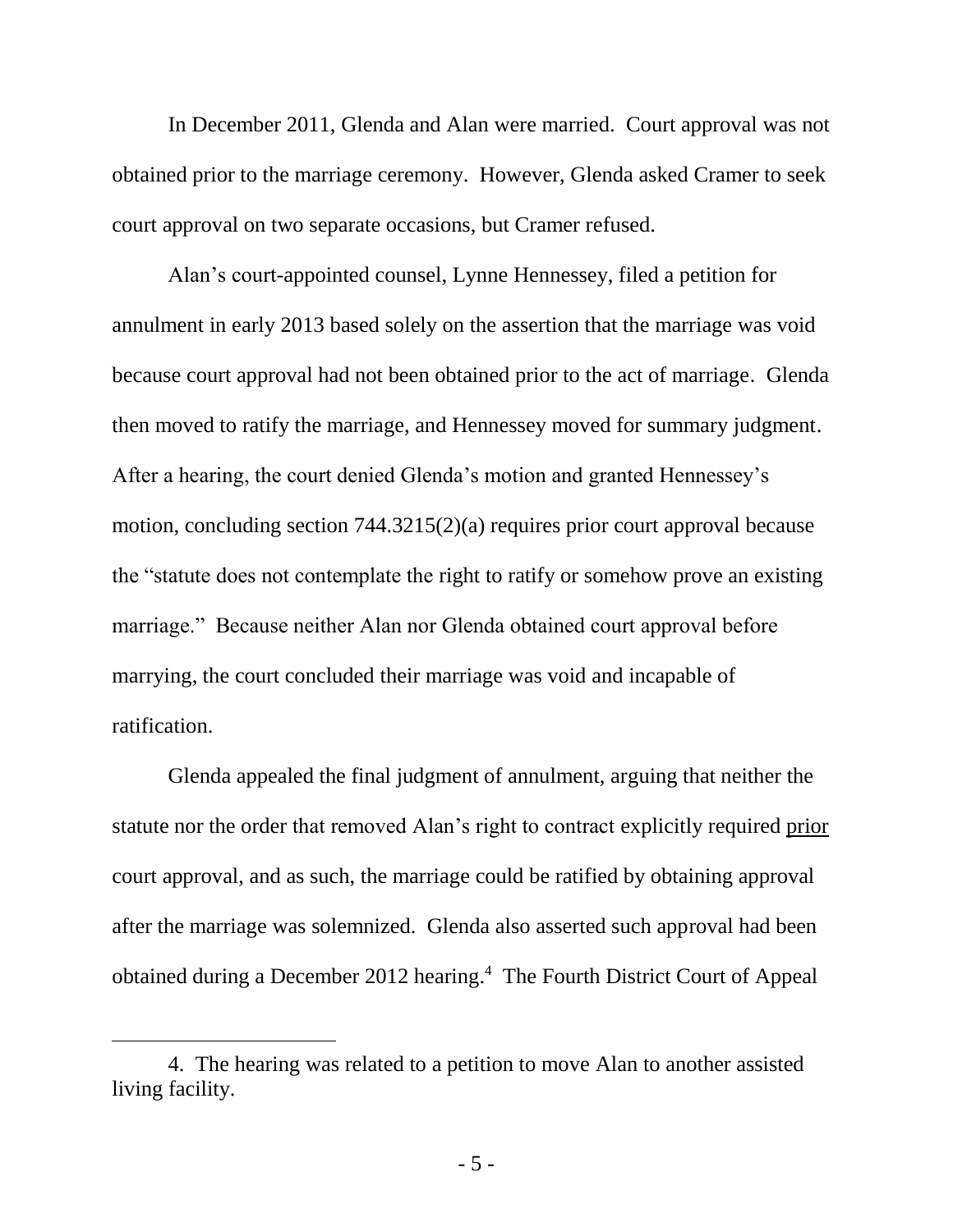rejected Glenda's assertions and affirmed the trial court's decision. Smith, 199 So. 3d at 912. The district court agreed with the trial court's rationale that the plain language of the statute

does not state that "a marriage" is subject to court approval, but rather, it states that "the right to marry" is subject to court approval. Therefore, if a person deemed incapacitated has had his or her right to contract removed, he or she has no right to marry unless the court gives its approval.

Id. The district court explained that, because a "marriage entered into by a person with no right to marry is void . . . it follows that in order to enter into a valid marriage, an incapacitated person who has had his or her right to contract removed must first ask the court to approve his or her right to marry." Id. Accordingly, the district court held "the trial court correctly determined that the marriage was void."

Id.

The district court also concluded that because

the marriage was void from the inception, [Glenda's] argument that the court "ratified" the marriage by acknowledging it at the December 18, 2012 hearing is without merit. A void marriage, in legal contemplation, has never existed and, therefore, cannot be ratified. At any rate, this Court reversed the court's order stemming from the December 18, 2012 hearing and remanded for a new hearing. By virtue of our mandate, nothing the court did on December 18, 2012 has any binding legal effect.

Id. at 912 n.1 (citations omitted).

Judge Warner disagreed with the majority's interpretation of section

744.3215(2)(a). Id. at 913 (Warner, J., dissenting). She found it significant both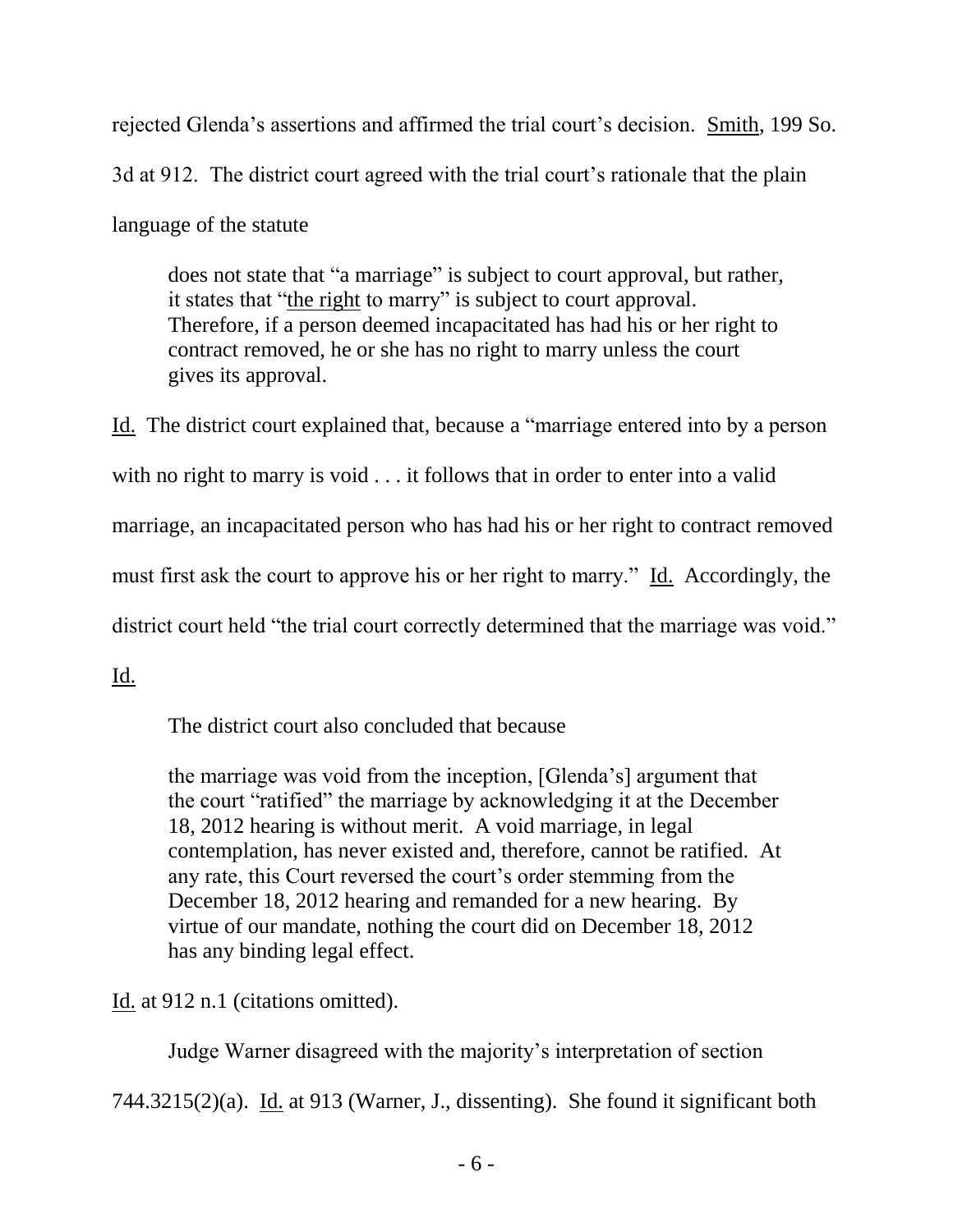that the statute "does not state that marriage is prohibited unless approval is given prior to the marriage" and that "the right to marry was not removed from [Alan] at the time of the marriage ceremony."  $\underline{Id}$  at 916-17 (Warner, J., dissenting). Judge Warner stated she "would hold that the failure to obtain court approval prior to the marriage at most rendered the marriage voidable, not void, so that the court could approve the union post-marriage." Id. at 913 (Warner, J., dissenting).

After the district court issued its decision, Glenda filed a motion to certify a question of great public importance, which the district court granted. Smith, 195 So. 3d at 416. This review follows.

#### **ANALYSIS**

The certified question presents a pure question of law subject to a de novo review. See W. Fla. Reg'l Med. Ctr. v. See, 79 So. 3d 1, 8 (Fla. 2012) ("Statutory and constitutional construction are questions of law subject to a de novo review."). A court's purpose in construing a statute is to give effect to the legislative intent underlying that statute. Davila v. State, 75 So. 3d 192, 195 (Fla. 2011). Discerning legislative intent requires a court to look first to the plain language of the statute. Id. When the language is unambiguous and conveys a clear meaning, "the statute must be given its plain and obvious meaning." Id. at 195-96 (quoting Velez v. Miami–Dade Cty. Police Dep't, 934 So. 2d 1162, 1164 (Fla. 2006)). "When necessary, the plain and ordinary meaning can be ascertained by reference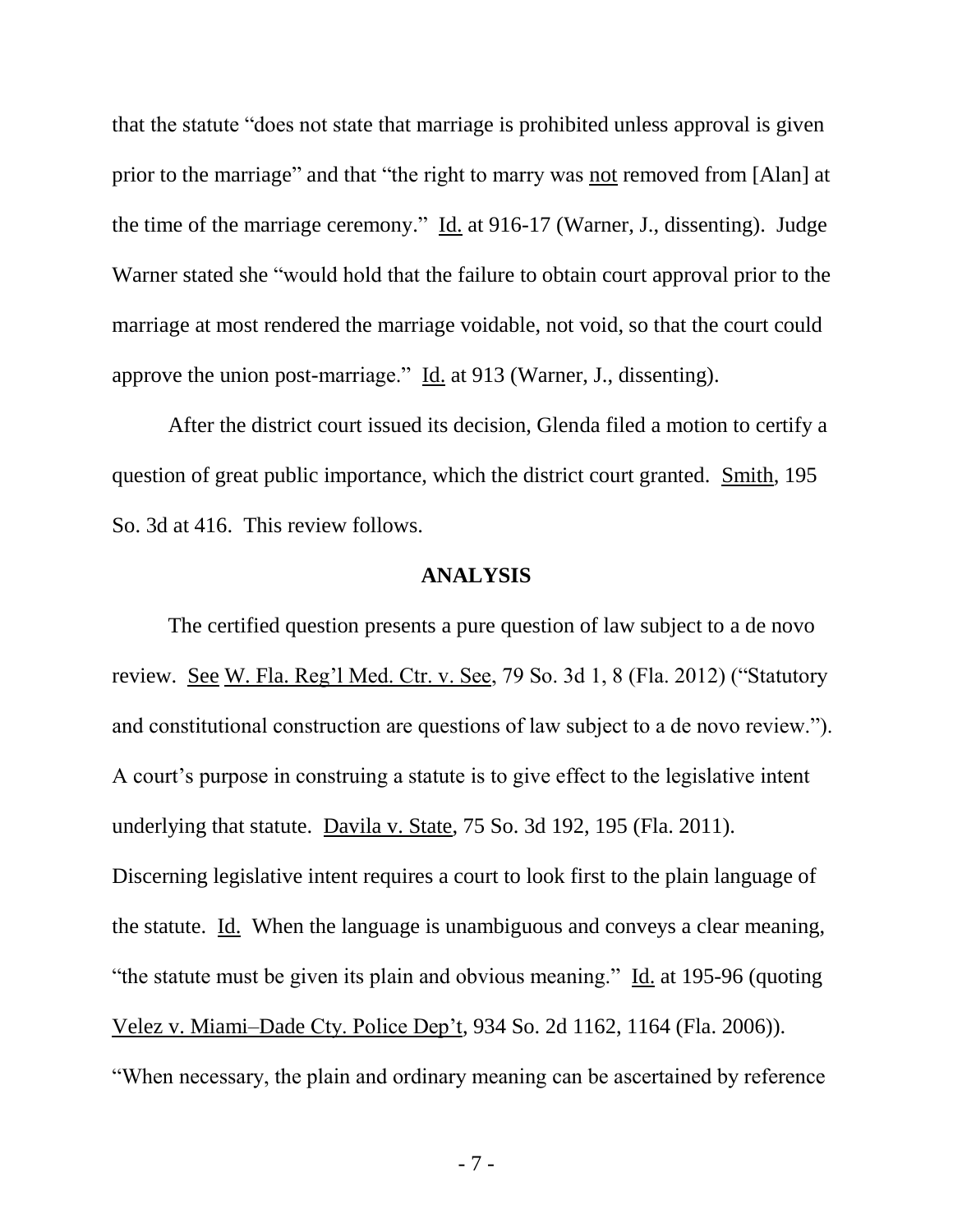to a dictionary." Bennett v. St. Vincent's Med. Ctr., Inc., 71 So. 3d 828, 839 (Fla. 2011). An unambiguous statute cannot be construed "in a way which would extend, modify, or limit, its express terms or its reasonable and obvious implications." McLaughlin v. State, 721 So. 2d 1170, 1172 (Fla. 1998) (quoting Holly v. Auld, 450 So. 2d 217, 219 (Fla. 1984)). However, when a statute is subject to more than one interpretation, the rules of statutory construction should be applied to resolve the ambiguity. Greenfield v. Daniels, 51 So. 3d 421, 425 (Fla. 2010). This may include an examination of the statute's legislative history and the purpose behind its enactment. W. Fla. Reg'l Med. Ctr., 79 So. 3d at 9.

The certified question asks whether the failure to obtain court approval pursuant to section 744.3215(2)(a) renders the ward's marriage "void" or "voidable." To resolve the matter, we will first discuss the meaning of these terms as traditionally defined by Florida precedent in the marital context. Then, we will look to the plain language of section 744.3215(2)(a) and the legislative history of the Florida Guardianship Laws to ascertain whether the Legislature intended either of these terms to apply to the disputed provision.

# **"Void" and "Voidable" Marriages**

Although the right to marry is considered a fundamental right, it is not unconditional. A marriage may be rendered invalid either by statute or circumstance. As this Court has explained,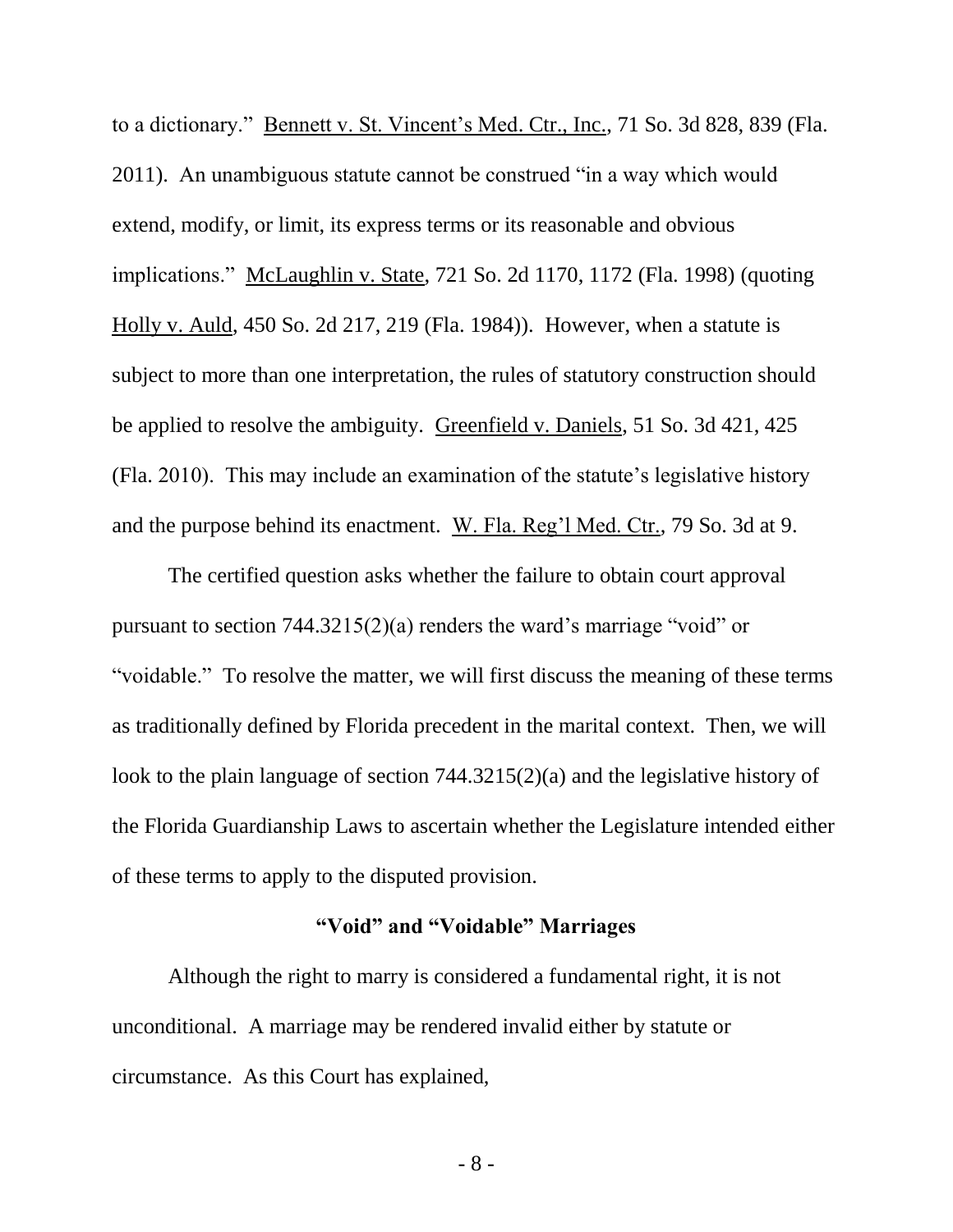[t]o constitute a valid marriage, the marital contract must be voluntarily entered into in good faith for the purposes actuating such contracts, the parties must be legally eligible to make the contract, and their status must be such that the union will not be contrary to public policy or obnoxious to the prevailing social mores.

Goldman v. Dithrich, 179 So. 715, 717 (Fla. 1938).

An invalid marriage has traditionally been considered either void or voidable. "A marriage is considered voidable . . . when it is possible for the parties to subsequently ratify it when there has been removed a disabling or voiding impediment which was unknown to both parties at the time the invalid marriage was originally contracted." Jones v. Jones, 161 So. 836, 838 (Fla. 1935). In other words, it is possible for a voidable marriage to ripen into a valid marriage if it is ratified by the parties. For example, minors who get married without parental consent may later ratify the marriage once they reach the age of majority. See, e.g., Needam v. Needam, 33 S.E.2d 288 (Va. 1945). Likewise, a marriage entered into where a party lacks mental capacity (due to intoxication, for example) may later be ratified upon regaining capacity. See, e.g., Mahan v. Mahan, 88 So. 2d 545, 548 (Fla. 1956) (holding marriage entered into while intoxicated is invalid unless later ratified by the parties); see also Prine v. Prine, 18 So. 781, 785 (Fla. 1895) (recognizing it is "well established that a marriage, invalid at the time for want of mental capacity, may be ratified and made valid afterwards by any acts or conduct which amount to a recognition of its validity."). Importantly, a "voidable

- 9 -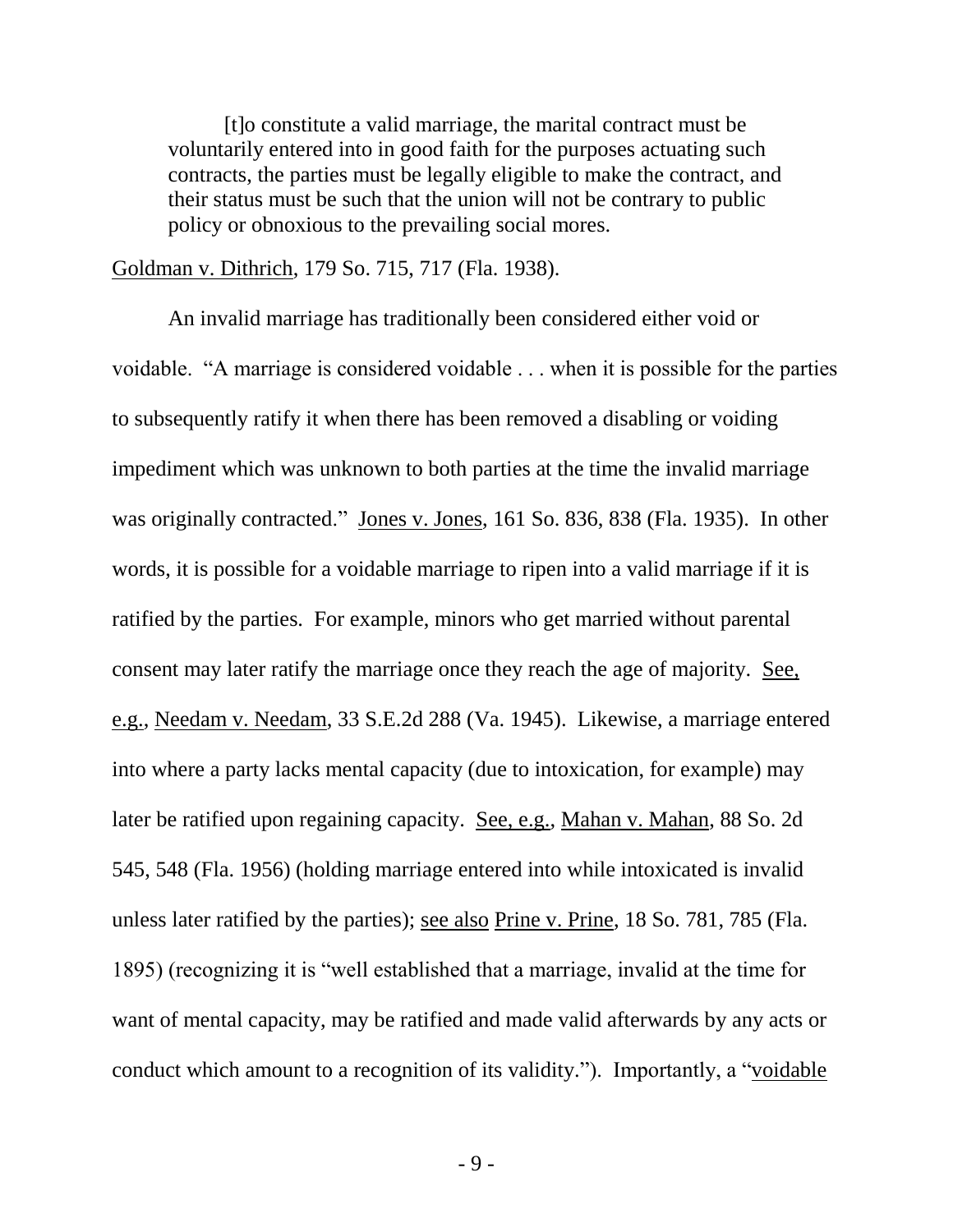marriage is good for every purpose until avoided[;] it can be attacked only in a direct proceeding during the life of the parties." Kuehmsted v. Turnwall, 138 So. 775, 777 (Fla. 1932) (emphasis added) (citing 18 R. C. L. 447). Upon the death of either party, "the marriage is good ab initio." Id.

In contrast, a void marriage is generally one that is incapable of ratification or prohibited by statute. When a marriage is deemed void, "the effect . . . so far as [it] concerns the conferring of legal rights upon the parties, is as though no marriage had ever taken place." Id. (quoting 18 R. C. L. 446). Due to the harshness of declaring a marriage void, few circumstances have been identified as requiring such a result. See Mahan, 88 So. 2d at 548 ("The marriage contract is one of the most sacred of compacts. It should not be set aside or dissolved in the absence of clear and substantial proof that annulment or dissolution is justified under the law."). Historically, permanent incapacity and insanity have been among the rare circumstances which render a marriage void. Kuehmsted, 138 So. at 777 ("At the common law, the canonical disabilities of consanguinities, affinity, and impotence rendered the marriage voidable and not void, while insanity rendered it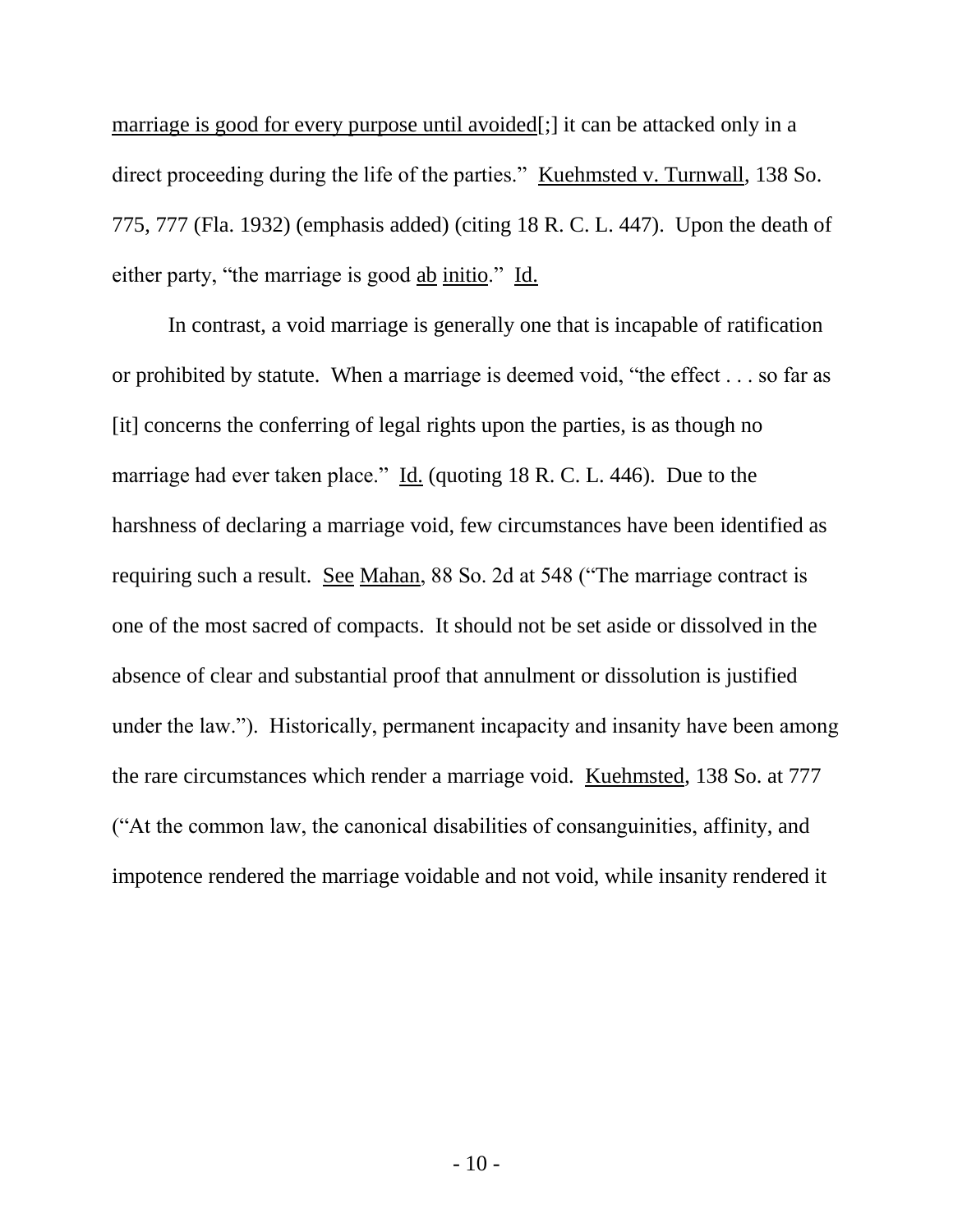absolutely void.").<sup>5</sup> Unlike a voidable marriage, the validity of a void marriage may be challenged at any time, including after the death of the alleged spouses. Id.

## **Plain Language of Section 744.3215(2)(a)**

The plain language of section 744.3215(2)(a) reflects that the Legislature did not intend for the type of invalid marriage at issue in this case to be classified as either void or voidable according to how these terms have been defined under Florida precedent.

The disputed provision does not use the terms "void" or "voidable," nor does it use language that embodies the traditional definitions of these terms. Other statutes clearly identify circumstances that render a marriage void; however, such language was not used in section 744.3215(2)(a). For example, section 741.211, Florida Statutes (2016), is titled "Common-law marriages void," and provides "[n]o common-law marriage . . . shall be valid." (Emphasis added.) Similarly, section 741.21, Florida Statutes (2016), is titled "Incestuous marriages prohibited," and provides that a man or woman "may not" marry certain relatives. (Emphasis added.) In contrast, section 744.3215(2)(a) does not expressly provide that an incapacitated person whose right to contract has been removed is "prohibited"

 $\overline{a}$ 

<sup>5.</sup> Bigamous and incestuous marriages are also considered void. § 741.21, Fla. Stat. (2016); Jones v. Jones, 161 So. 836, 832 (Fla. 1935) (recognizing bigamous marriages as void).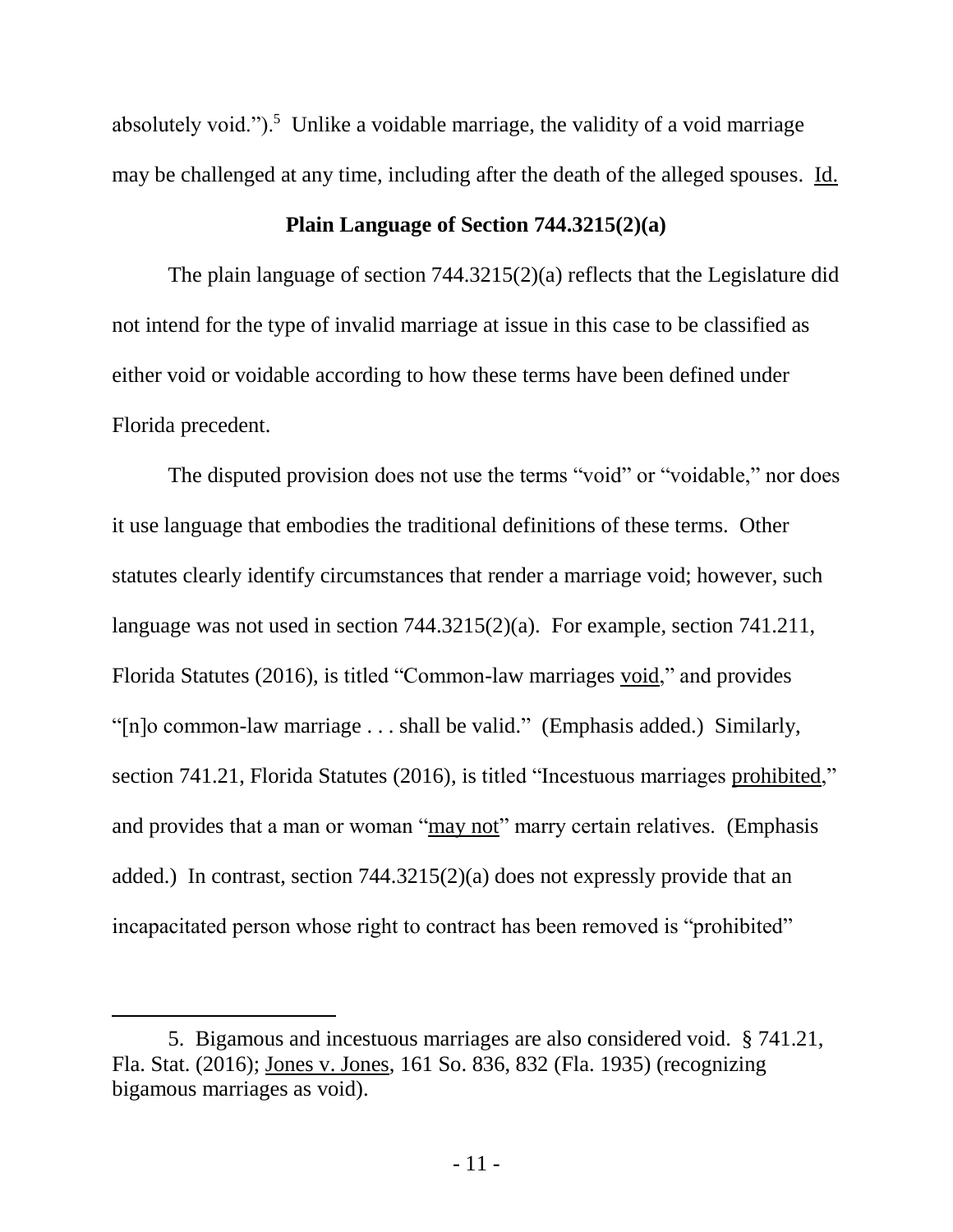from marrying unless court approval is obtained, or that any marriage entered into would be "void" absent such approval.

Moreover, the term "subject" in the disputed clause of section 744.3215(2)(a)—"the right to marry is subject to court approval"—is not defined as a condition precedent. Merriam-Webster defines the term as "contingent on or under the influence of some later action ([e.g.,] the plan is subject to discussion)." Merriam-Webster's Collegiate Dictionary 1243 (11th ed. 2014) (emphasis added). According to Webster's International Dictionary, "subject" is defined as "likely to be conditioned, affected, or modified in some indicated way: having a contingent relation to something and usu[ally] dependent on such relation for final form, validity, or significance." Webster's Third New International Dictionary 2275 (1993). In the context of section  $744.3215(2)(a)$ , "the right to marry is subject to court approval" means that the ward's right to marry is contingent on court approval, though that approval may come later in time, such as after the marriage ceremony. Although the validity of the marriage itself depends on court approval, nowhere in the statute does it provide that court approval must be obtained prior to marrying.

Unlike section 744.3215(2)(a), other provisions within the Florida Guardianship Laws expressly require court approval as a condition precedent. See generally BellSouth Telecomm., Inc. v. Meeks, 863 So. 2d 287, 291 (Fla. 2003)

- 12 -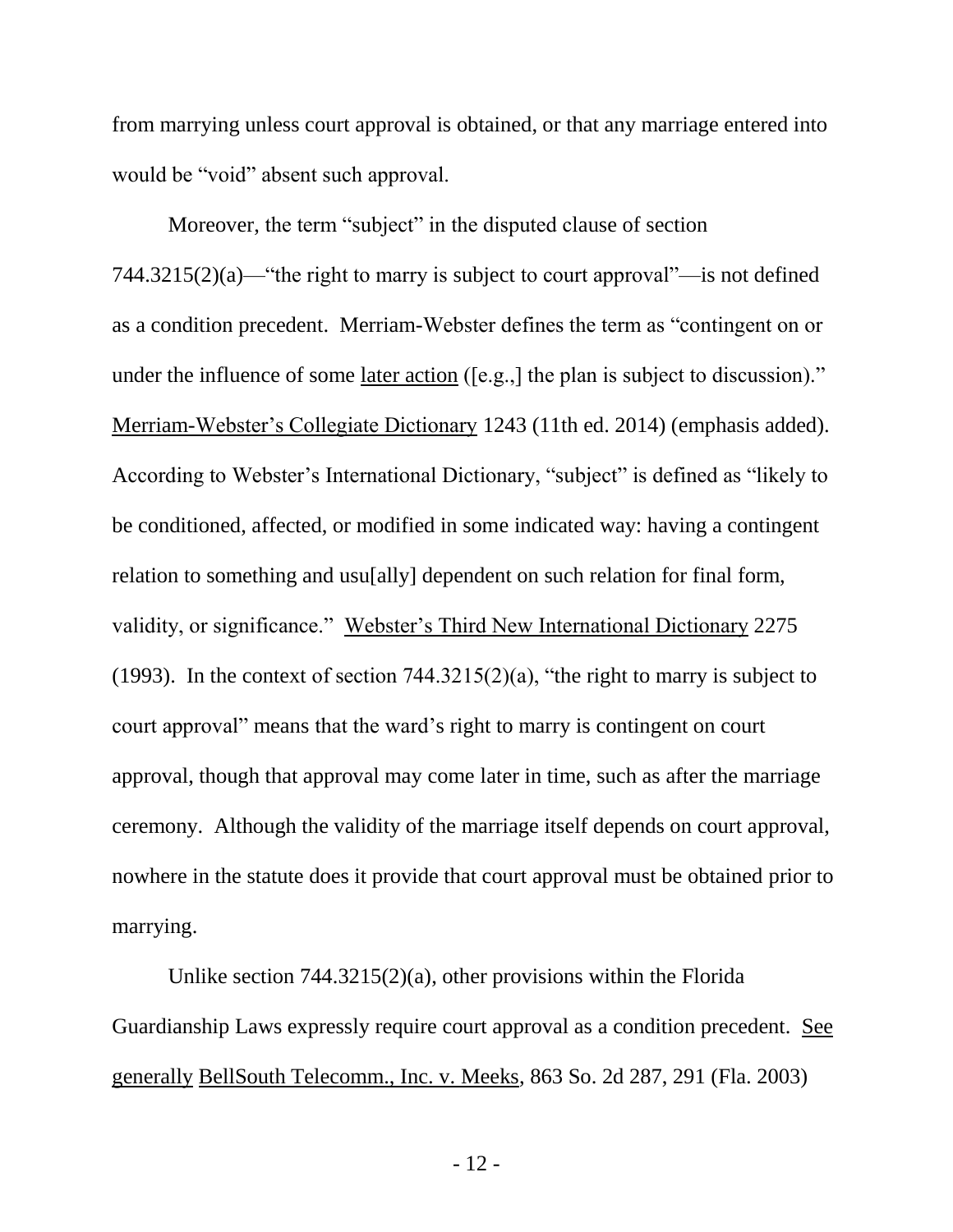(holding that "when the [L]egislature includes a provision in one section of a statute but excludes it in another, courts will deem the difference intentional and will assign meaning to the omission"). Section 744.3215(4), Florida Statutes (2016), lists actions a guardian may not take "[w]ithout first obtaining specific authority from the court." (Emphasis added.) Similarly, section 744.446(2), Florida Statutes (2016), requires "prior approval" by court order before a guardian can engage in certain activities, and section 744.441, Florida Statutes (2016), delineates the powers a guardian has "[a]fter obtaining approval of the court." (Emphasis added.) See also § 744.1098(1), Fla Stat. (2016) (requiring a guardian to "obtain court approval prior to removal of the ward" to a nonadjacent county (emphasis added)). Although these subsections are distinguishable because each addresses acts of the guardian that require court approval, and not acts by the incapacitated person, they are nonetheless illustrative of language used by the Legislature to explicitly mandate prior court approval. The fact that such language was not used in section 744.3215(2)(a) indicates the Legislature did not intend to require prior court approval.

The plain language of section 744.3215(2)(a) is likewise inconsistent with the traditional meaning of a "voidable" marriage. As previously discussed, the statute makes a ward's "right to marry" contingent on court approval if the right to contract has been removed. In other words, the ward's ability to enter into a valid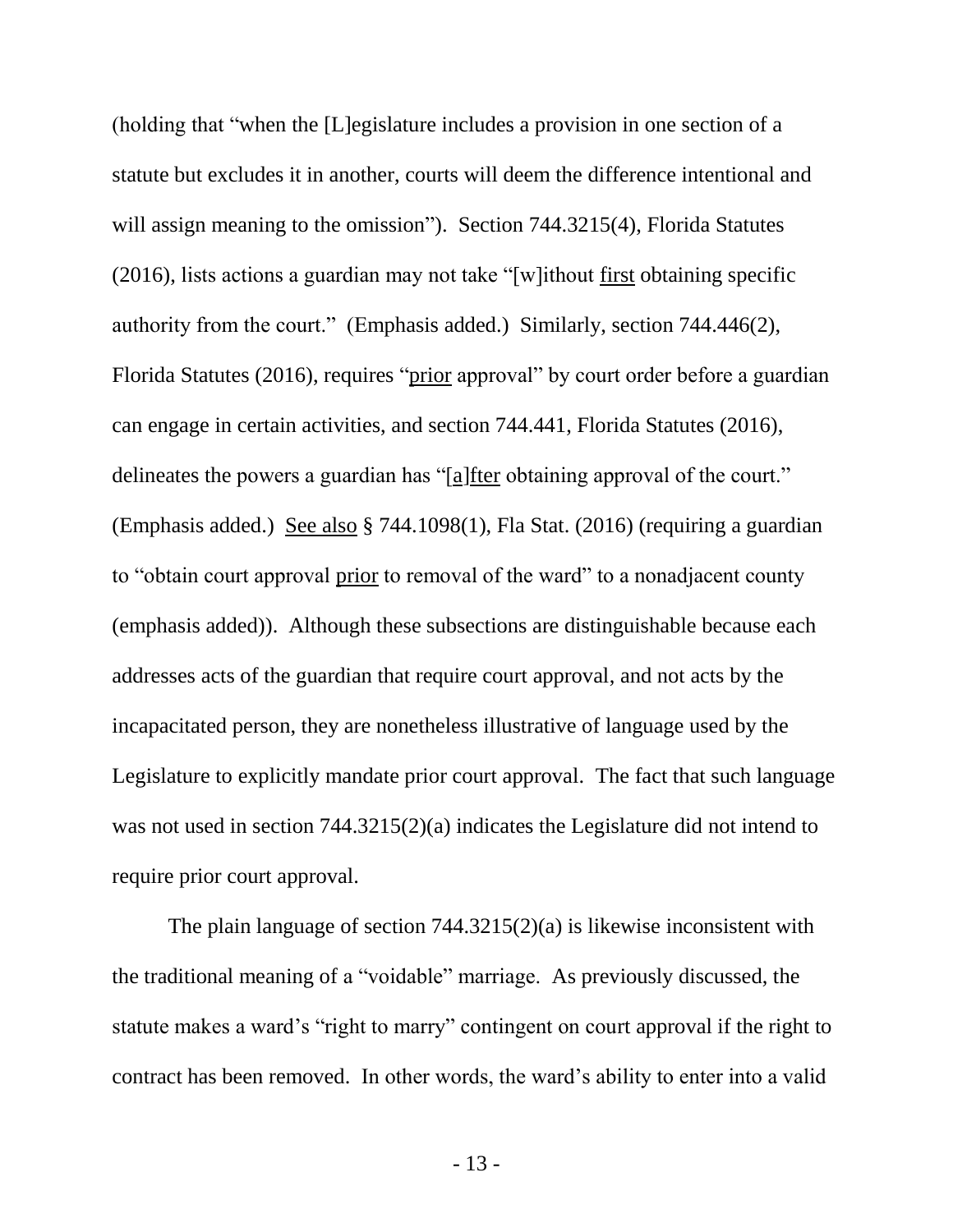marriage depends on court approval. Thus, if the right to marry is not approved, any attempt by the ward to marry would result in an invalid marriage. If court approval is never obtained, the invalidity of the marriage cannot be cured, and the marriage can be given no effect. This is inconsistent with the traditional concept of a "voidable" marriage, which is "good for every purpose" until it is challenged, and "good ab initio" if it is not challenged within the parties' lifetimes. Kuehmsted, 138 So. at 777.

In sum, the critical language of section  $744.3215(2)(a)$ —"the right to marry is subject to court approval"—should be given its plain meaning: the ward's right to marry is contingent on court approval when the right to contract is removed. However, the statute does not use the term "void" or expressly require prior court approval. Further, the word "subject" is not defined as a condition precedent. Therefore, to interpret the statute as requiring court approval prior to the marriage ceremony would impermissibly "extend, modify, or limit, its express terms or its reasonable and obvious implications." McLaughlin, 721 So. 2d at 1172 (quoting Holly, 450 So. 2d at 219). Moreover, the plain language is inconsistent with a "voidable" marriage.

Accordingly, we conclude that the Legislature did not intend for the concept of a "void" or "voidable" marriage to apply to the disputed provision. We hold that section 744.3215(2)(a) does not preclude the possibility of ratification of a

- 14 -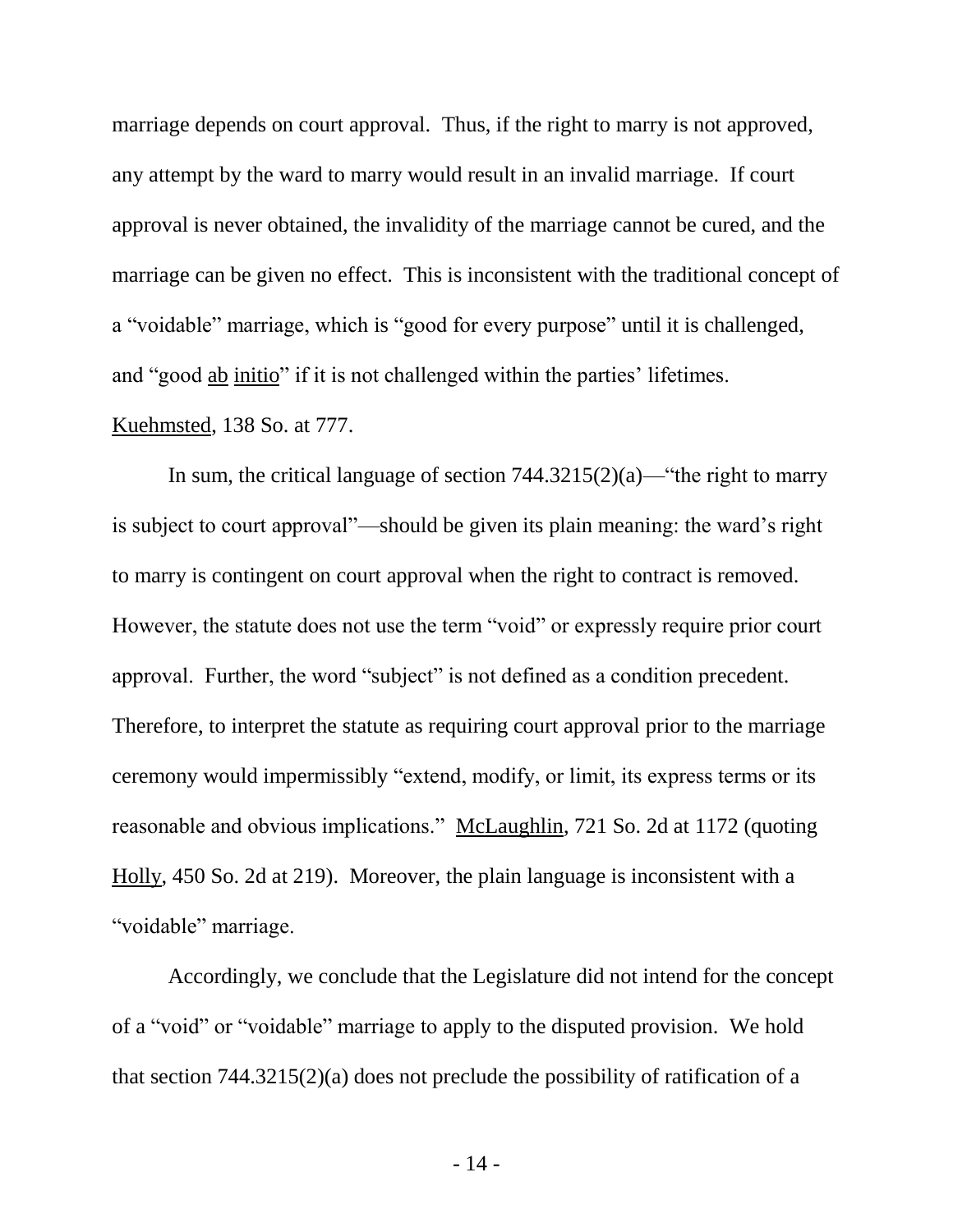marriage if the court subsequently gives its approval, but an unapproved marriage is invalid and can be given legal effect only if court approval is obtained.

#### **Legislative History**

The legislative history of the Florida Guardianship Laws further supports our conclusion. It reflects the Legislature's objective of protecting incapacitated persons from abuse and exploitation on the one hand, and upholding their rights, dignity, and quality of life on the other. Requiring court approval before a ward may into enter a valid marriage, while also allowing for subsequent ratification, furthers the Legislature's stated goals.

Prior to 1989, guardianship laws in Florida took an "all-or-nothing" approach that assumed "a person is either competent and capable of exercising all civil rights, or incompetent and thus incapable of making any significant personal decision." Ch. 89-96, Preamble, at 176, Laws of Fla. However, the Legislature found this approach to be "intrusive and demeaning to a person whose loss of capacity is only partial." Id. It recognized that "an untold number of individuals not in full control of their capacities [were] being taken advantage of, both financially and by having their personal rights stripped by the court without adequate supervision." Id. The Legislature even found that incapacitated persons under the then-existing guardianship laws "typically retain[ed] fewer rights than are retained by convicted felons, since most guardianship orders remove from the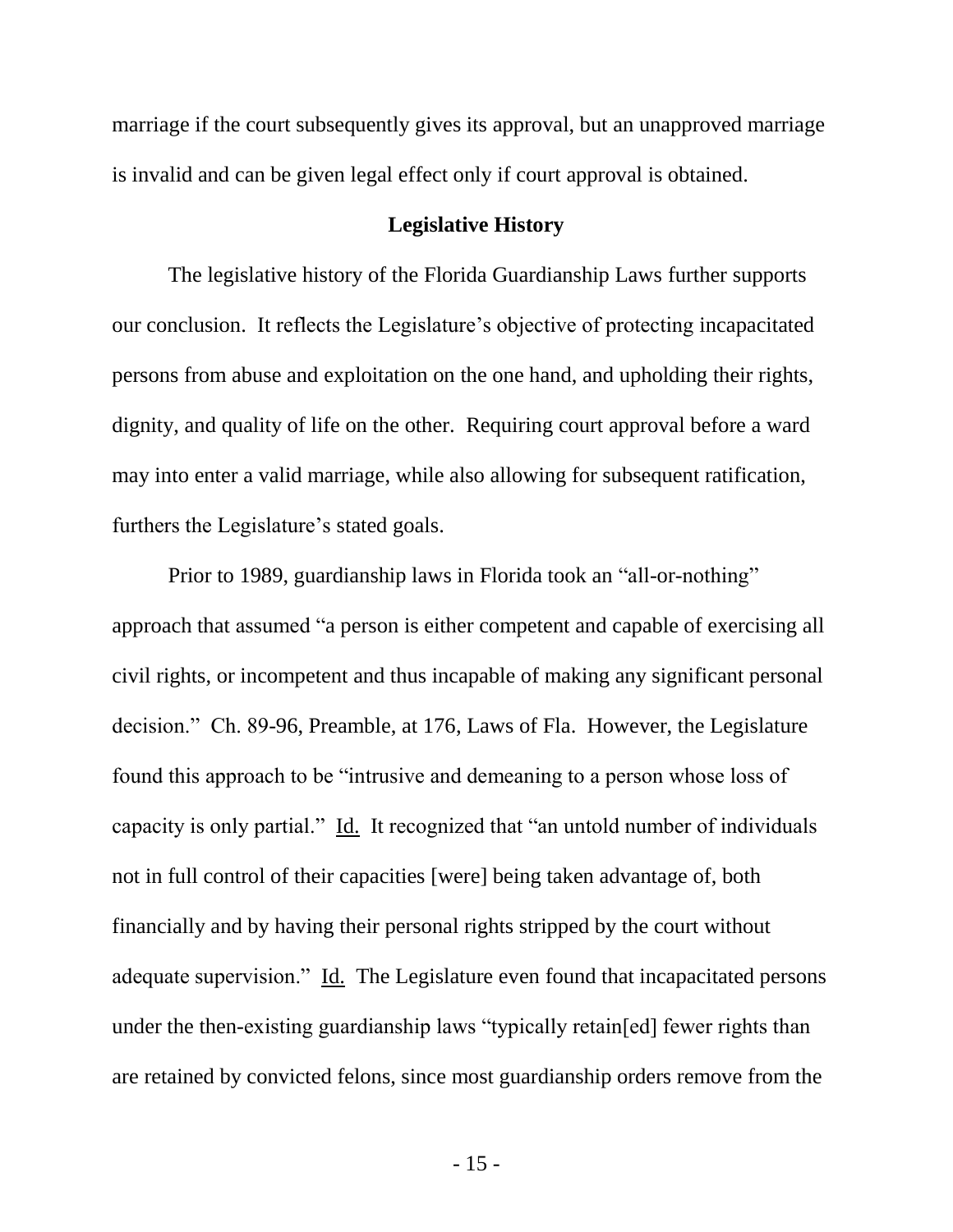individual basic rights such as the rights to vote, own property, marry, consent to medical treatment, and contract." Id. As a result, the Legislature undertook a "comprehensive set of reforms to adequately protect the rights and property" of incapacitated persons. Id. at 177. Among other changes, the option of limited guardianships was created, which the Legislature stated would "minimize the invasion of a ward's privacy and fundamental rights and . . . preserve the ward's dignity and self respect." Id. at 176. The Legislature also specified that courts "should take a more proactive and affirmative role in guardianship matters, rather than wait . . . until an abuse of the system is brought to its attention." Id. at 177.

Protecting the rights of incapacitated persons was likewise considered when section 744.3215(2)(a) was amended in 2006 to include the now-disputed provision. The staff analysis to that bill stated that the amendment "reinforc[es] the significance of the right to marry." HB 457 (2006) Staff Analysis (March 26, 2006). Further, the bill incorporated the recommendations of several groups, including the Guardianship Task Force.<sup>6</sup> *Id.* In its report, the Task Force stated it "focused on the premise that the court must consider the least restrictive alternatives to ensure each individual's dignity." Guardianship Task Force, Final

 $\overline{a}$ 

<sup>6.</sup> In 2003, the Guardianship Task Force was created within the Department of Elder Affairs in order "to examine guardianship and incapacity and make recommendations to the Governor and the Legislature for the improvement of guardianship and incapacity practice." Ch. 2003-262, § 4(1), at 2712, Laws of Fla.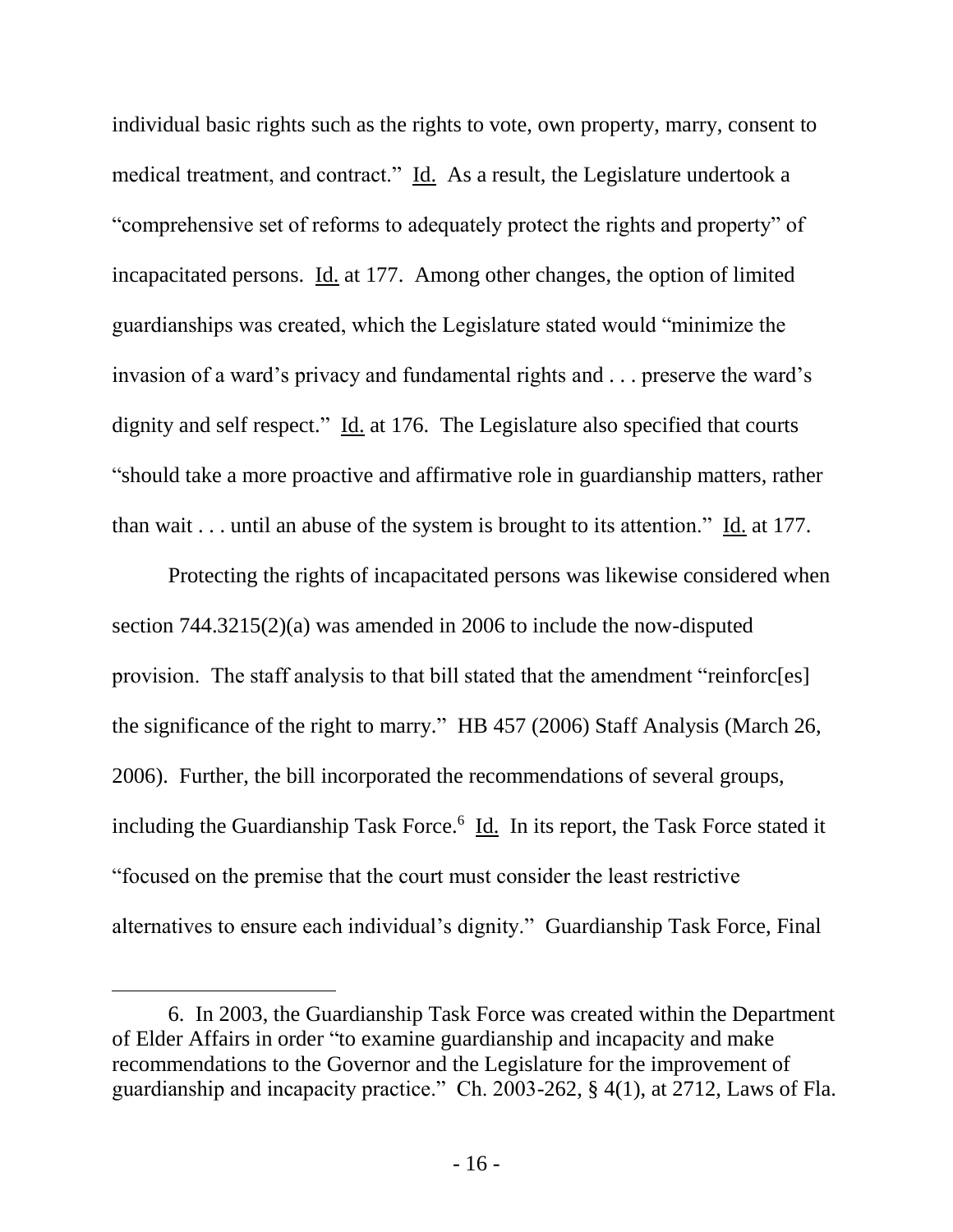Report at 8 (2004). The Task Force also "spent a significant amount of time debating the concept of the right to marry being a contractual right," and as such, whether the right to marry should be removed if the right to contract is removed. Id. However, the Task Force ultimately recommended that the right to marry should not be automatically removed when the right to contract is removed, especially considering that the right to marry is a fundamental right. Id. Instead, it recommended that the right to marry be "subject to court approval so that the judge can determine if the ward understands the marriage contract and that the ward is not a likely victim of abuse or financial exploitation." Id.

The legislative intent, as declared in section 744.1012, Florida Statutes (2016), further illustrates the goal of protecting incapacitated persons from exploitation while upholding their rights. Section 744.1012 provides:

(1) Adjudicating a person totally incapacitated and in need of a guardian deprives such person of all her or his civil and legal rights and that such deprivation may be unnecessary.

(2) It is desirable to make available the least restrictive form of guardianship to assist persons who are only partially incapable of caring for their needs and that alternatives to guardianship and less restrictive means of assistance, including, but not limited to, guardian advocates, be explored before a plenary guardian is appointed.

(3) By recognizing that every individual has unique needs and differing abilities, it is the purpose of this act to promote the public welfare by establishing a system that permits incapacitated persons to participate as fully as possible in all decisions affecting them; that assists such persons in meeting the essential requirements for their physical health and safety, in protecting their rights, in managing their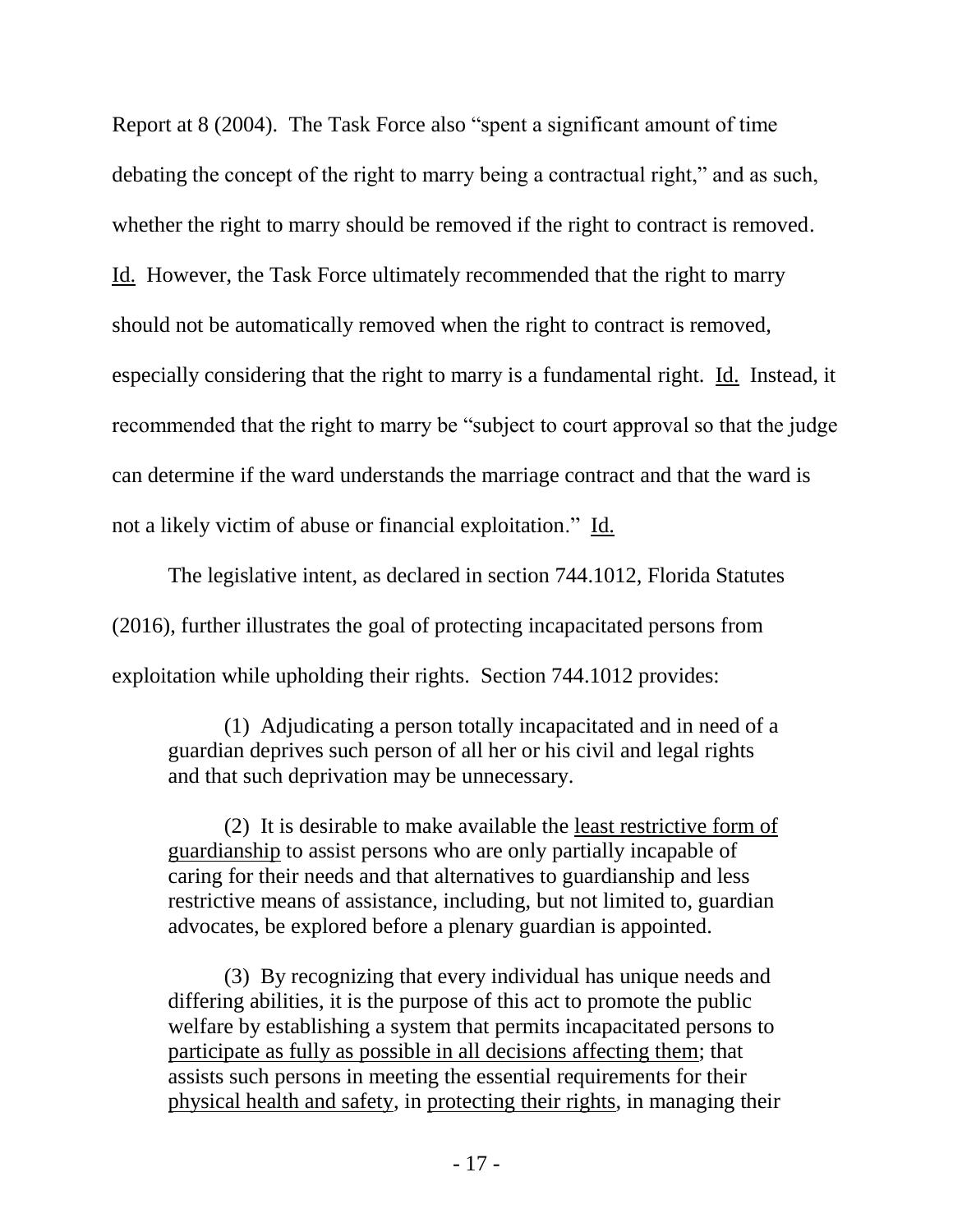financial resources, and in developing or regaining their abilities to the maximum extent possible; and that accomplishes these objectives through providing, in each case, the form of assistance that least interferes with the legal capacity of a person to act in her or his own behalf. This act shall be liberally construed to accomplish this purpose.

(Emphasis added.) This expression of legislative intent, combined with the legislative history of the Florida Guardianship Laws, demonstrates the Legislature's consistent efforts to uphold incapacitated persons' rights to the greatest extent possible. Therefore, the Legislature likely did not intend for section 744.3215(2)(a) to render a ward's unapproved marriage absolutely void, particularly in cases such as this, where the ward was not deemed incapacitated with respect to his right to marry, the parties were engaged prior to his incapacitation, the guardian was asked twice to obtain the court's approval, and there is no evidence whatsoever of abuse or financial exploitation.

Similarly, to interpret section 744.3215(2)(a) as rendering a ward's unapproved marriage merely voidable would undermine the Legislature's efforts to safeguard a ward's inalienable right "to be protected against abuse, neglect, and exploitation." § 744.3215(1)(d), Fla. Stat. As previously discussed, if a ward whose right to contract has been removed enters into a marriage without obtaining court approval, and such a union is considered voidable, the effect is that the marriage is essentially valid "for every purpose" unless and until it is challenged in a direct proceeding during the ward's lifetime. This affords the ward and the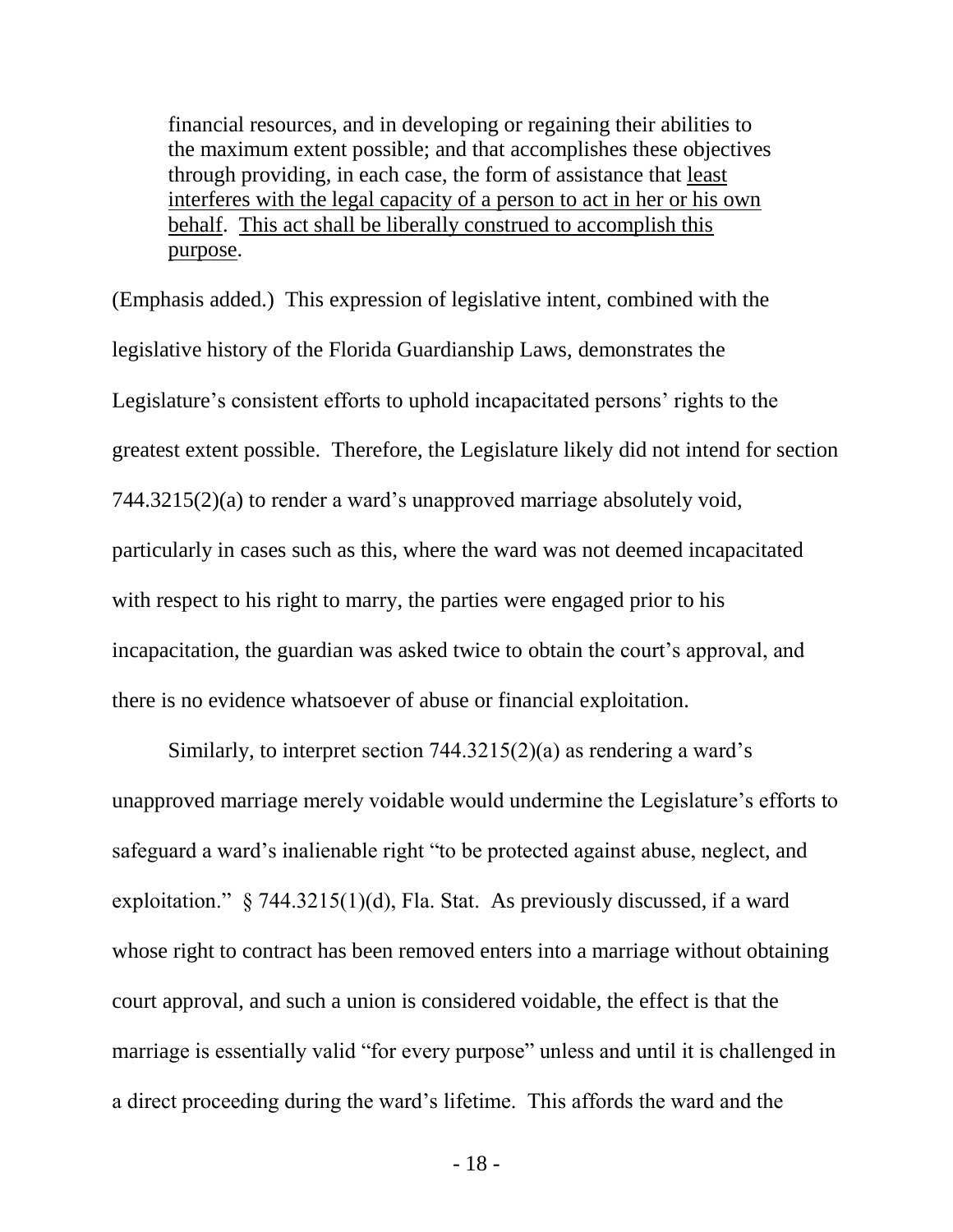ward's estate little, if any, protection from financial exploitation if the ward passes away before the validity of the marriage can be challenged.

The interpretation of section 744.3214(2)(a) the Legislature likely intended—that, absent court approval, a marriage entered into by a ward whose right to contract has been removed is invalid, but ratifiable—advances both objectives of the Florida Guardianship Laws. It protects the ward and the ward's estate by allowing a court to assess the risk of abuse and exploitation before the alleged spouse acquires any rights as a result of the marriage. It also upholds the ward's fundamental right to marry to the greatest extent possible by allowing for the possibility of ratification.

## **Ratification in This Case**

Glenda argues that the guardianship court did, in fact, ratify her marriage to Alan in a December 2012 hearing. When the collateral issue of Alan's marriage to Glenda arose, the couple's marriage certificate was entered into evidence without objection, although Alan's guardian, Cramer, stated that he did not think they were actually married because court approval had not been obtained. The guardianship court stated:

[M]y concern for you, Mr. Cramer, because I'm going to look to you to make proper decisions, is that Mr. Smith is married, apparently to Ms. Martinez, I have a certificate of marriage, that right was not removed, and her testimony I struck, but the essence of her testimony that was important to me had to do with the fact that she is able to provide companionship and companion care, those two things. Now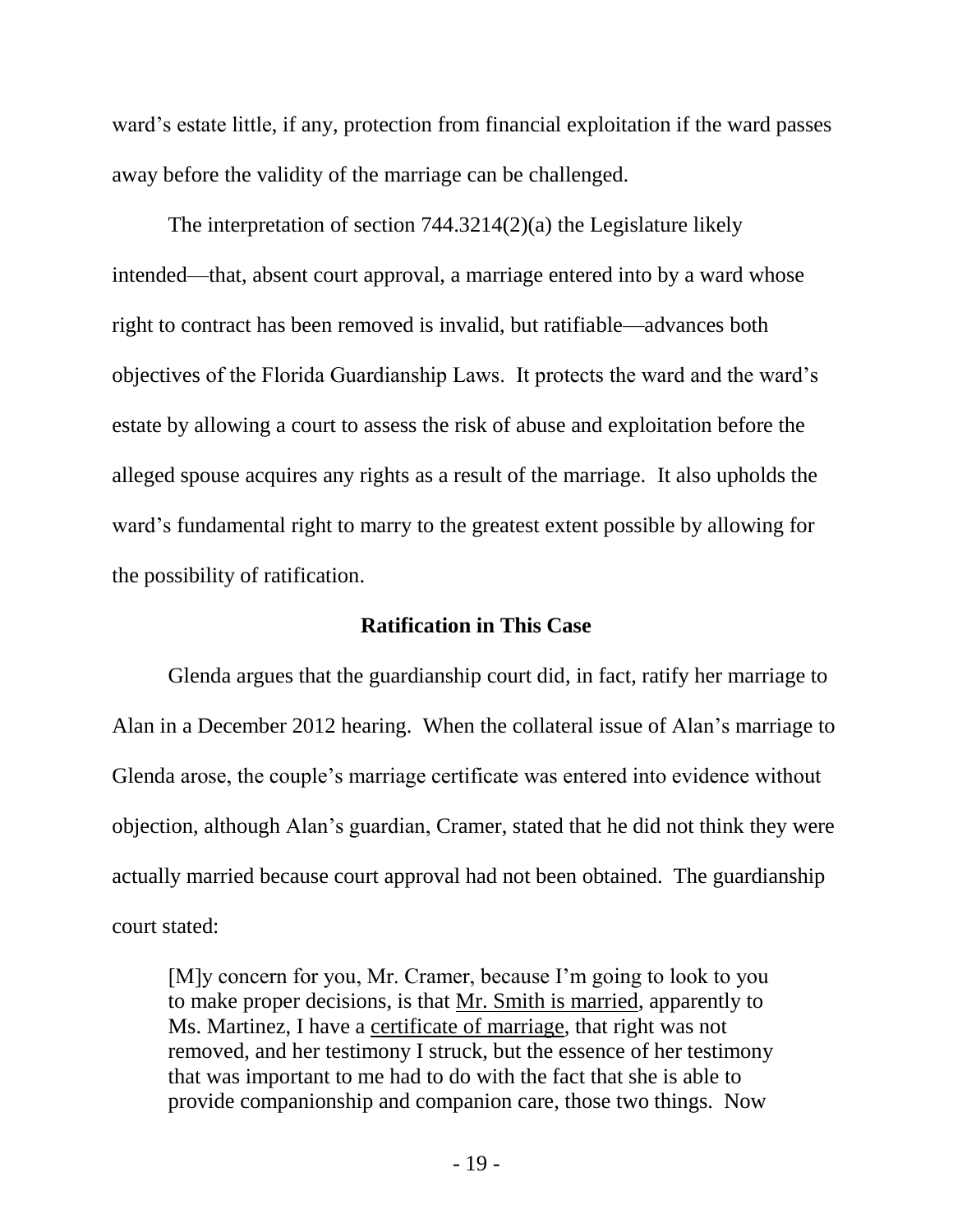for someone like Mr. Smith, it's great that he has good doctors, good nurses, and people like that from a medical point of view, but that is not [a] substitute for the type of personal ability that a spouse has to provide companion care to their spouse. Like it or not . . . she is his spouse, she certainly is hands-on and it is often when a spouse is in an impaired condition like that one of the real benefits, even to someone in Mr. Smith's condition, is to still see his spouse, be able to know she's there and benefit from that, so while the ETG [emergency temporary guardianship] will be plenary in nature . . . you must take into consideration what I just said about Ms. Martinez being able to have close and continuing contact . . . with her husband, because I think Mr. Smith still looks out to her. . . .

(Emphasis added.)<sup>7</sup> Glenda argues that these statements by the guardianship court were sufficient to ratify the marriage. We disagree.

Although the invalid marriage between Glenda and Alan is capable of ratification under section 744.3215(2)(a), it is unlikely that the Legislature intended for "court approval" to consist merely of acknowledging the existence of a marriage certificate and commenting on the alleged marriage, without issuing an order ratifying the marriage or conducting a hearing to verify that the ward understands the marriage contract, desires the marriage, and that the relationship is not exploitative. Therefore, we conclude the guardianship court's statements here were not sufficient to approve the marriage. However, the parties are not foreclosed from seeking court approval based on our decision today.

 $\overline{a}$ 

<sup>7.</sup> The presiding judge was subsequently disqualified for remarks made during this hearing regarding Glenda. Martinez v. Cramer, 111 So. 3d 206, 207 (Fla. 4th DCA 2013).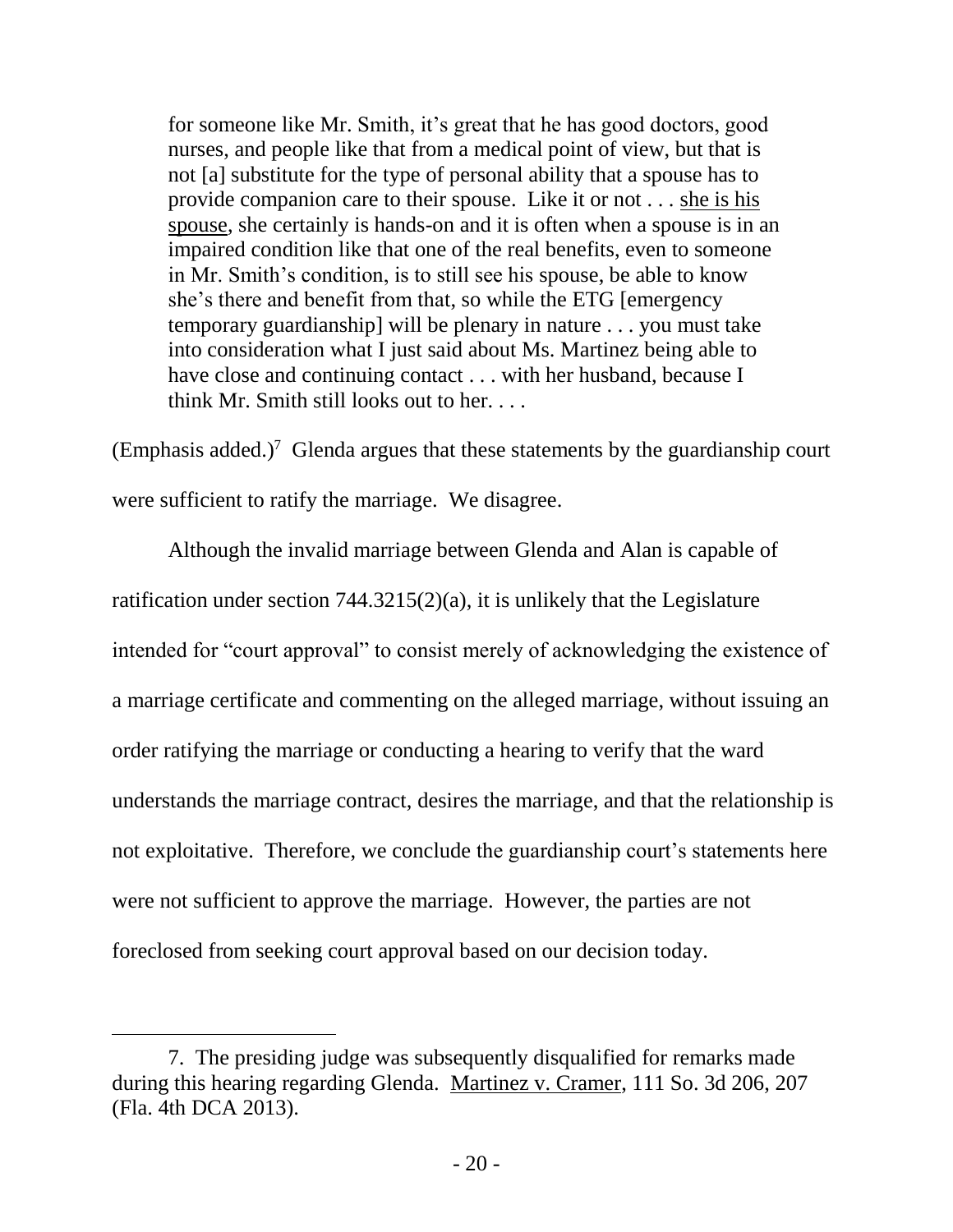# **CONCLUSION**

Based upon the foregoing, we answer the certified question by holding that a ward's failure to obtain court approval prior to exercising the right to marry does not render the marriage void or voidable. Instead, we conclude that under section 744.3215(2)(a), court approval is required before a ward whose right to contract has been removed may enter a valid marriage. Any marriage entered into without court approval is invalid. However, the statute does not prevent the ward or the intended spouse from seeking court approval after marrying in order to ratify the marriage. Accordingly, we quash the decision of the Fourth District and remand to the district court for proceedings consistent with this opinion.

It is so ordered.

PARIENTE and QUINCE, JJ., concur. LAWSON, J., concurs specially with an opinion. POLSTON, J., dissents with an opinion, in which LEWIS and CANADY, JJ., concur.

NOT FINAL UNTIL TIME EXPIRES TO FILE REHEARING MOTION, AND IF FILED, DETERMINED.

LAWSON, J., specially concurring.

I fully agree with the majority opinion and write to address the dissent.

Obviously, this is a difficult case. Both the dissent and the majority strive to apply

the plain language of this statute, but read the statute differently. I believe the

majority's reading to be correct because it gives effect to all words in the statute,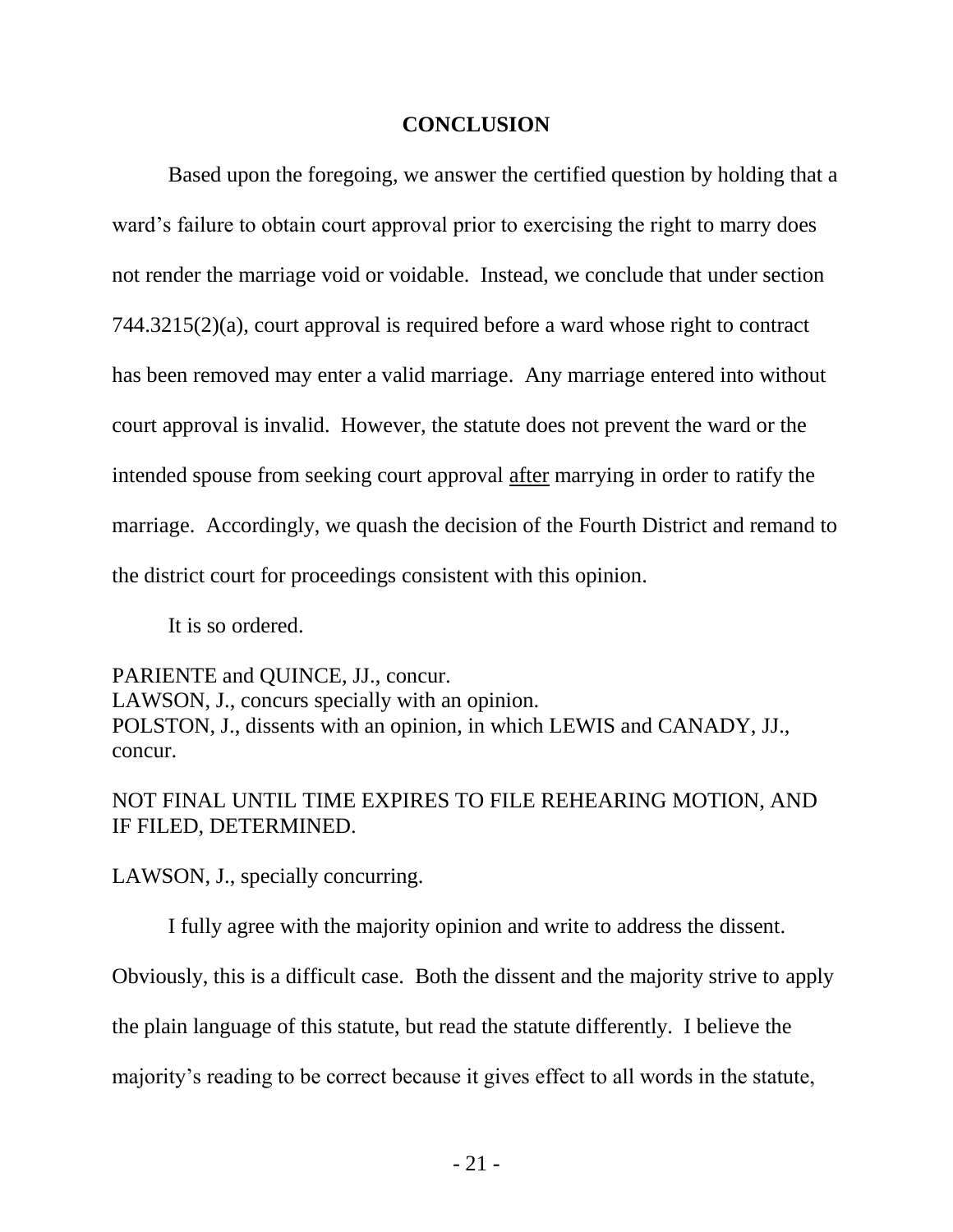without adding to them. While the dissent's reading gives effect to the "right to" marry" language, it does so at the expense of the "subject to" language. The majority gives effect to both. In other words, the majority more faithfully construes the text "reasonably, to contain all that it fairly means." Antonin Scalia, A Matter of Interpretation: Federal Courts and the Law, 23 (Amy Gutmann ed., 1997) (emphasis added).

Saying that something "is subject to court approval" suggests authorization for ratification and does not demand prior approval, as the dissent would require. In essence, the dissent infers from the "right to marry" language that the statute really means "subject to" prior "court approval." Before adding a word to a statute that the Legislature did not, I would resort to the following secondary rule of construction: "Where reasonable differences arise as to the meaning or application of a statute, the legislative intent must be the polestar of judicial construction." Lowry v. Parole & Prob. Comm'n, 473 So. 2d 1248, 1249 (Fla. 1985) (citing Tampa-Hillsborough Cty. Expressway Auth. v. K.E. Morris Alignment Servs., Inc., 444 So. 2d 926 (Fla. 1983)).

This statute is clearly intended to protect the ward from exploitation while preserving, as best as possible, the ward's fundamental right to marry. These twin goals cannot be met using our common law construct under which a marriage is classified, if not fully valid, as either voidable or void.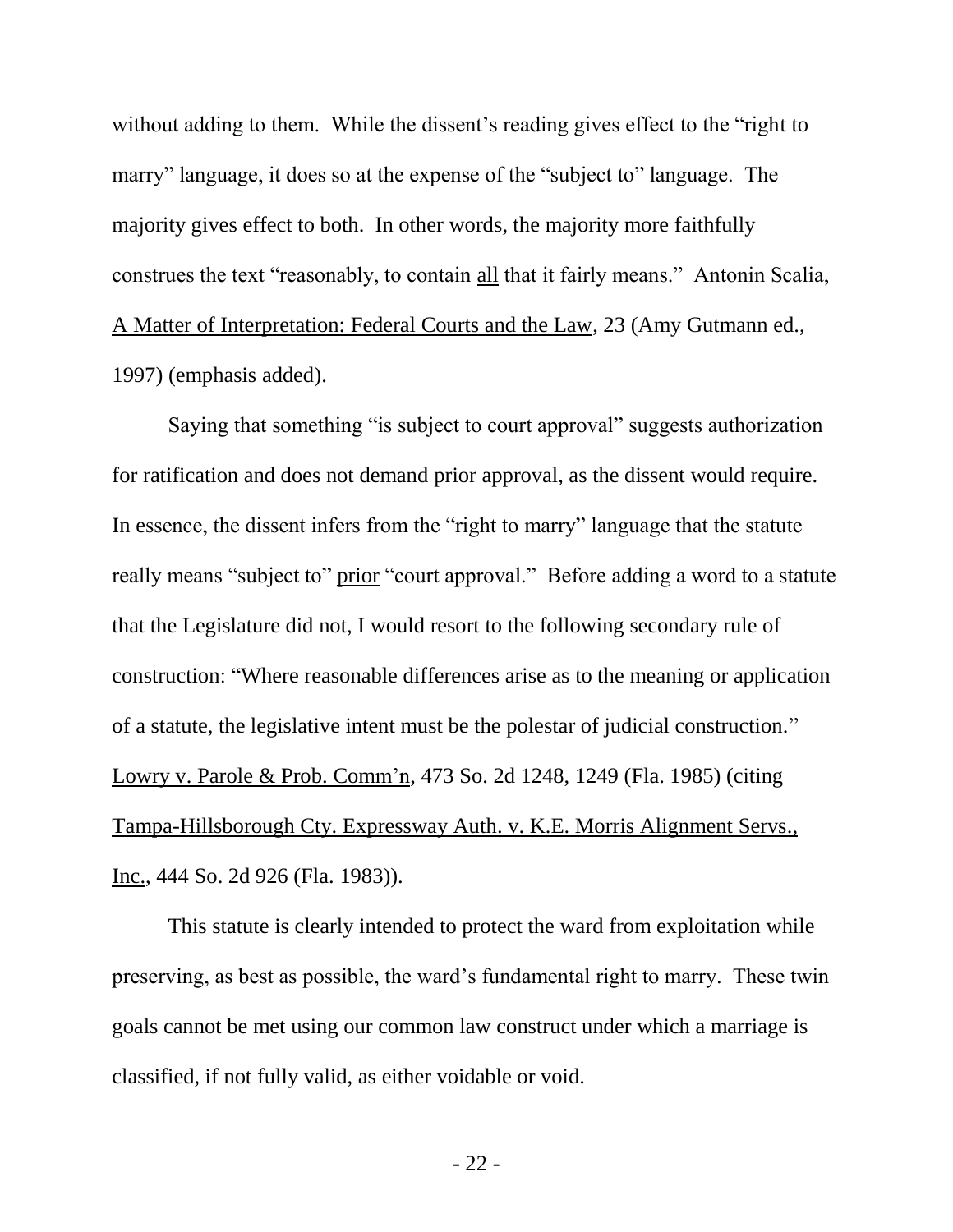This case illustrates why the Legislature's intent would be thwarted by reading the statute to mean that a marriage is void if entered without prior approval. Here, the ward's committed supportive relationship pre-dated his injury by a number of years—and, the couple was engaged to be married at the time of the injury. The guardian, for reasons not clear on this record, refused to petition the court for approval of the marriage. It also appears from this record that both before and after the marriage, Glenda Martinez Smith supported and cared for Alan Smith, enhancing his quality of life consistent with the ideals of marriage. In short, it appears from this limited record that the relationship was in no way exploitative, was in the ward's best interest, and was the ward's choice. If these inferences are proven at a hearing, it would be contrary to the purpose of this statute to treat the marriage as void, with no opportunity for ratification.

It is also easy to see why the Legislature's intent would be thwarted by reading the statute to mean that a marriage entered by a ward without prior court approval is voidable. A "voidable" marriage, at common law, cannot be challenged after the death of a spouse. Kuehmsted v. Turnwall, 138 So. 775, 777 (Fla. 1932) (citing 18 R. C. L. 447). If the Legislature had chosen to make a ward's marriage voidable, a ward could be coerced or manipulated into an exploitative marriage, potentially leaving the ward's children or other relatives with no recourse if they do not discover the marriage until after the ward's death.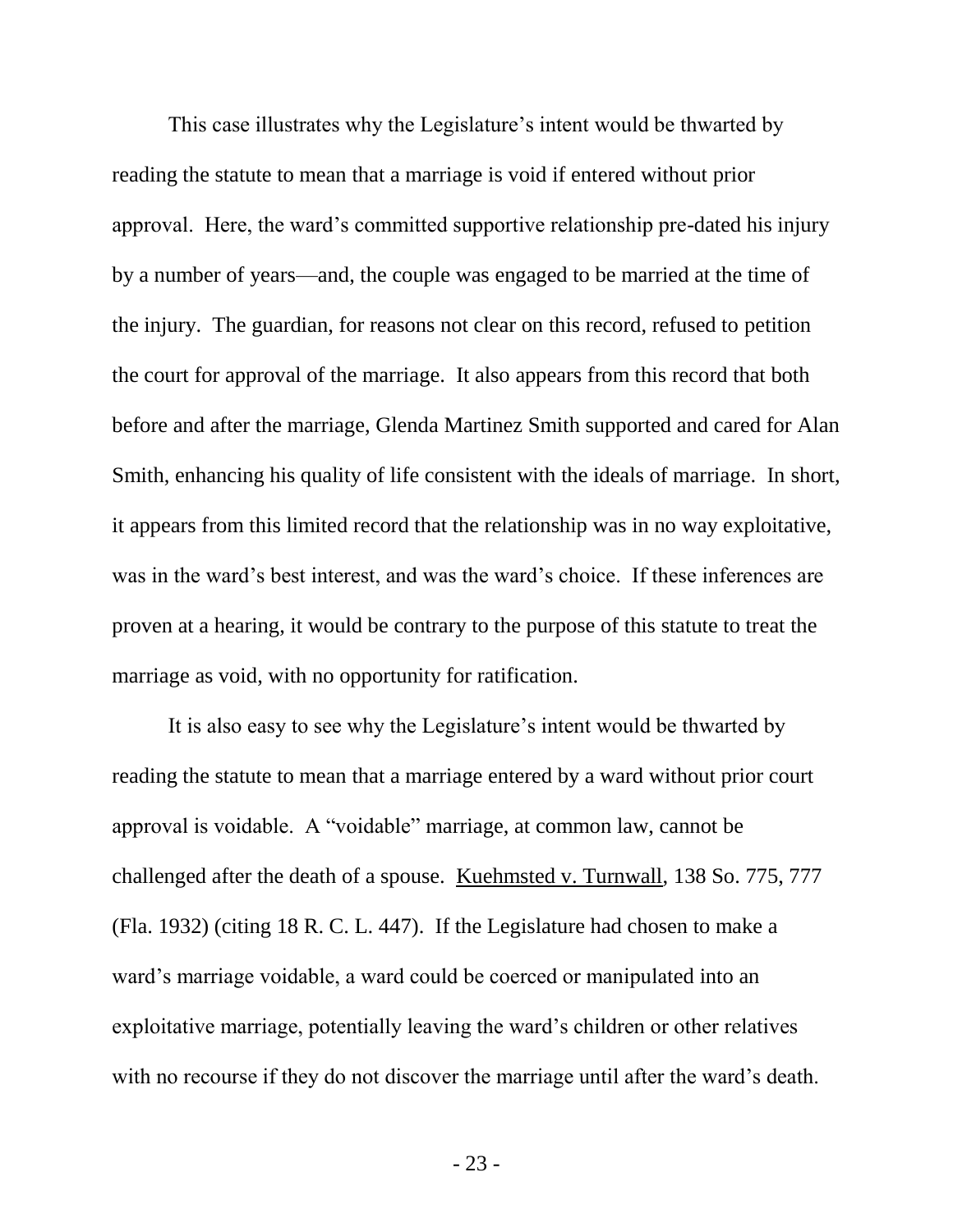Because the Legislature's intent would have been thwarted by employing either common law category (of void or voidable marriages), I find it unsurprising that the Legislature chose to avoid them. I do find it perplexing, however, that the dissent seems to criticize the majority for "avoid[ing] . . . the categories of void and voidable marriages" when it was the Legislature that chose not to use them. Dissenting op. at 27. I also take issue with the dissent's critique of the majority opinion as "strictly construing the term 'subject' to mean less than it fairly means in this context but leniently construing the term 'the right to marry' to gloss over the difference in meaning with the term 'marriage.' " Dissenting op. at 27. Contrary to this assertion, the majority properly recognizes that by using the phrase "right to marry" the Legislature has foreclosed viewing the marriage as voidable because the marriage itself cannot be validated until the "right to marry" has been approved. Majority op. at 4. Then, the majority reasonably reads "subject to" as allowing for approval before or after the marriage. Majority op. at 14-15. That is not a "strict construction," as the dissent contends, but is a reasonable reading and the only reading consistent with the clear intent of the statute. It is the dissent's construction—with its addition of a prior approval requirement—that is an unreasonable narrowing of the plain language of the statute which would produce a result inconsistent with the Legislature's intent.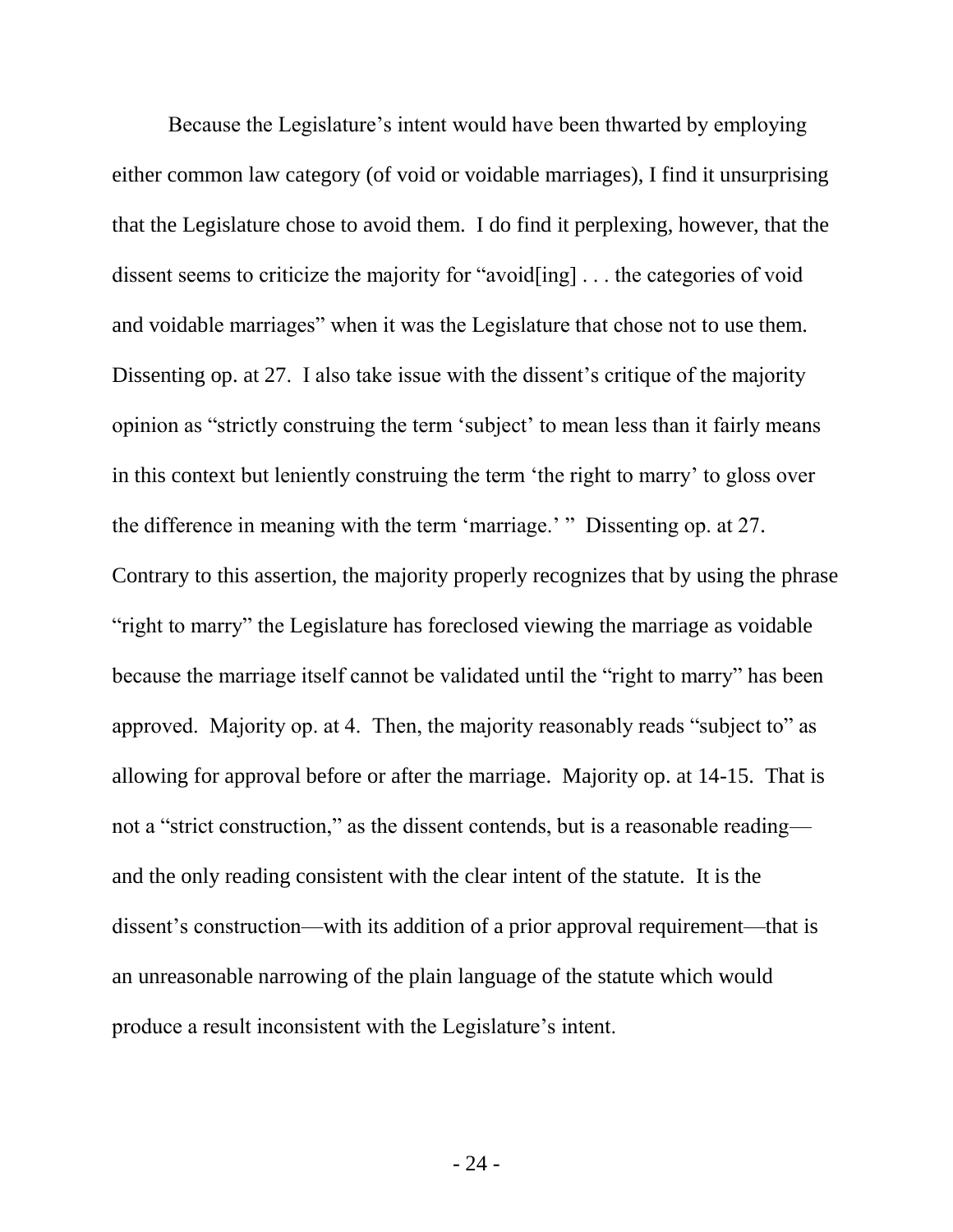POLSTON, J., dissenting.

Under the plain and reasonable meaning of section 744.3215(2)(a), Florida

Statutes, an incapacitated person, who has had the right to contract removed, must

obtain court approval prior to exercising the right to marry, without which the

marriage is void.

Specifically, section 744.3215(2)(a) provides the following:

(2) Rights that may be removed from a person by an order determining incapacity but not delegated to a guardian include the right:

(a) To marry. If the right to enter into a contract has been removed, the right to marry is subject to court approval.

(Emphasis added.) Consistent with section 744.3215(2)(a), the trial court issued

the following order when removing Smith's rights to contract and manage

property:

The following rights of the Ward are delegated to the Guardian appointed by this Order:

[X] to contract,

[X] to manage property of the Ward Note: if the right of the Ward to contract has been delegated to the Guardian but the right to marry is retained, then the right to marry is subject to Court approval.

(Emphasis added.)

Pursuant to the plain meaning of "the right to marry is subject to court

approval," the ward's ability to exercise his right to marry and enter into a

marriage contract is contingent upon court approval. As the Fourth District noted,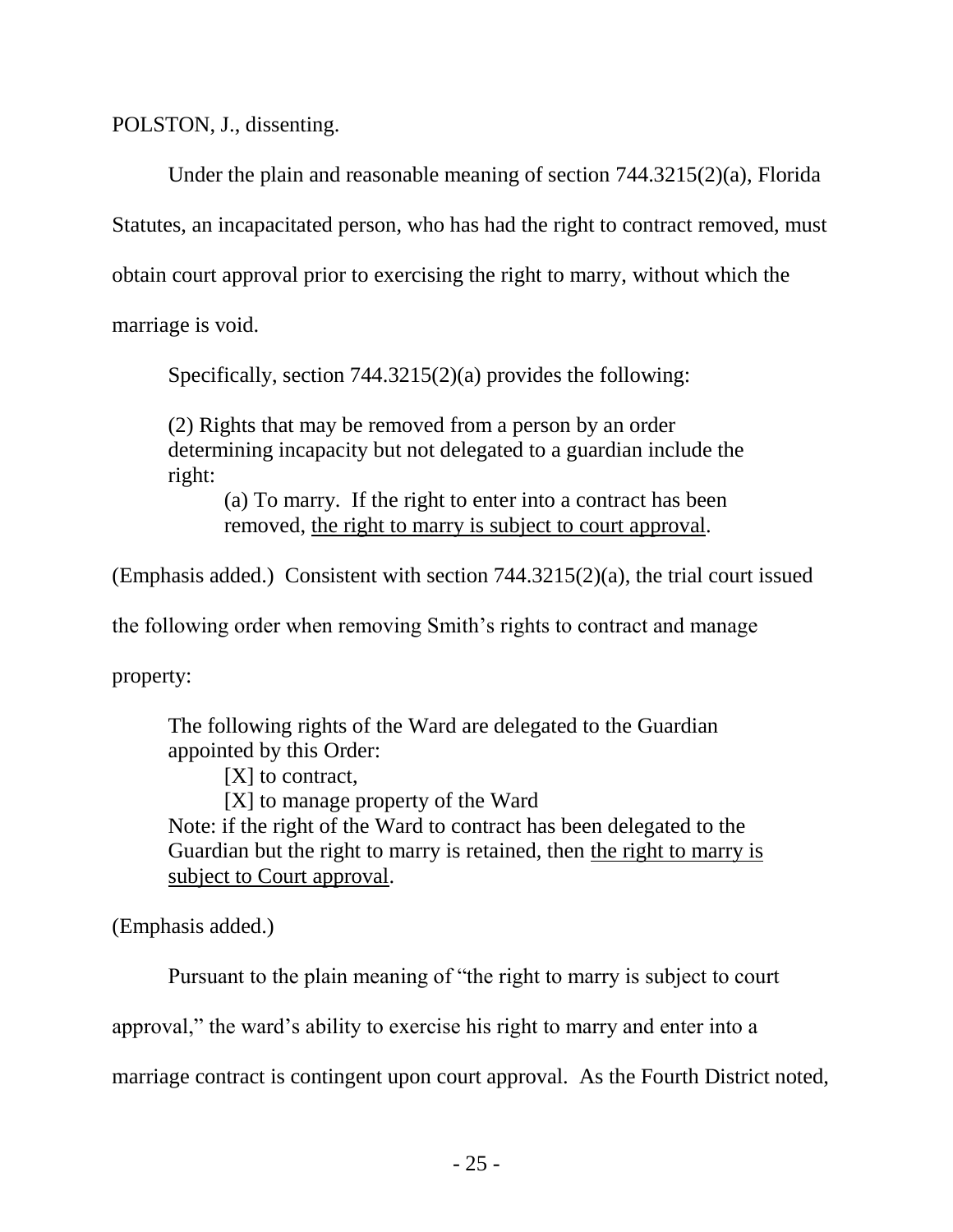the statute's text subjects "the right to marry" to court approval, not the marriage itself, reasonably meaning that court approval must be obtained before the right to enter into the contract of marriage is exercised. See Smith v. Smith, 199 So. 3d 911, 912 (Fla. 4th DCA 2016) (explaining that the statute "does not state that 'a marriage' is subject to court approval, but rather, it states that 'the right to marry' is subject to court approval. Therefore, if a person deemed incapacitated has had his or her right to contract removed, he or she has no right to marry unless the court gives its approval."). Stated otherwise, although the incapacitated person retains the right to marry under the statute when the right to contract has been removed, the ability to validly and effectively exercise that right is dependent upon court approval. If court approval has not been obtained, the incapacitated person may not validly exercise the right, and any attempt to do so results in a void marriage. Cf. Jasser v. Saadeh, 97 So. 3d 241, 249 (Fla. 4th DCA 2012) ("[A]t the time of the execution of the trust, the right to contract had been removed from Saadeh. . . . Thus, because Saadeh had no legal right to execute the trust, the trust was invalid and void."); In re Guardianship of Bockmuller, 602 So. 2d 608, 609 (Fla. 2d DCA 1992) (denying attorneys' fees and holding that, because the ward's right to contract had been removed, the ward "had no power to contract with [counsel] to represent her" even though section 744.3215, Florida Statutes, gives incapacitated persons the right to counsel).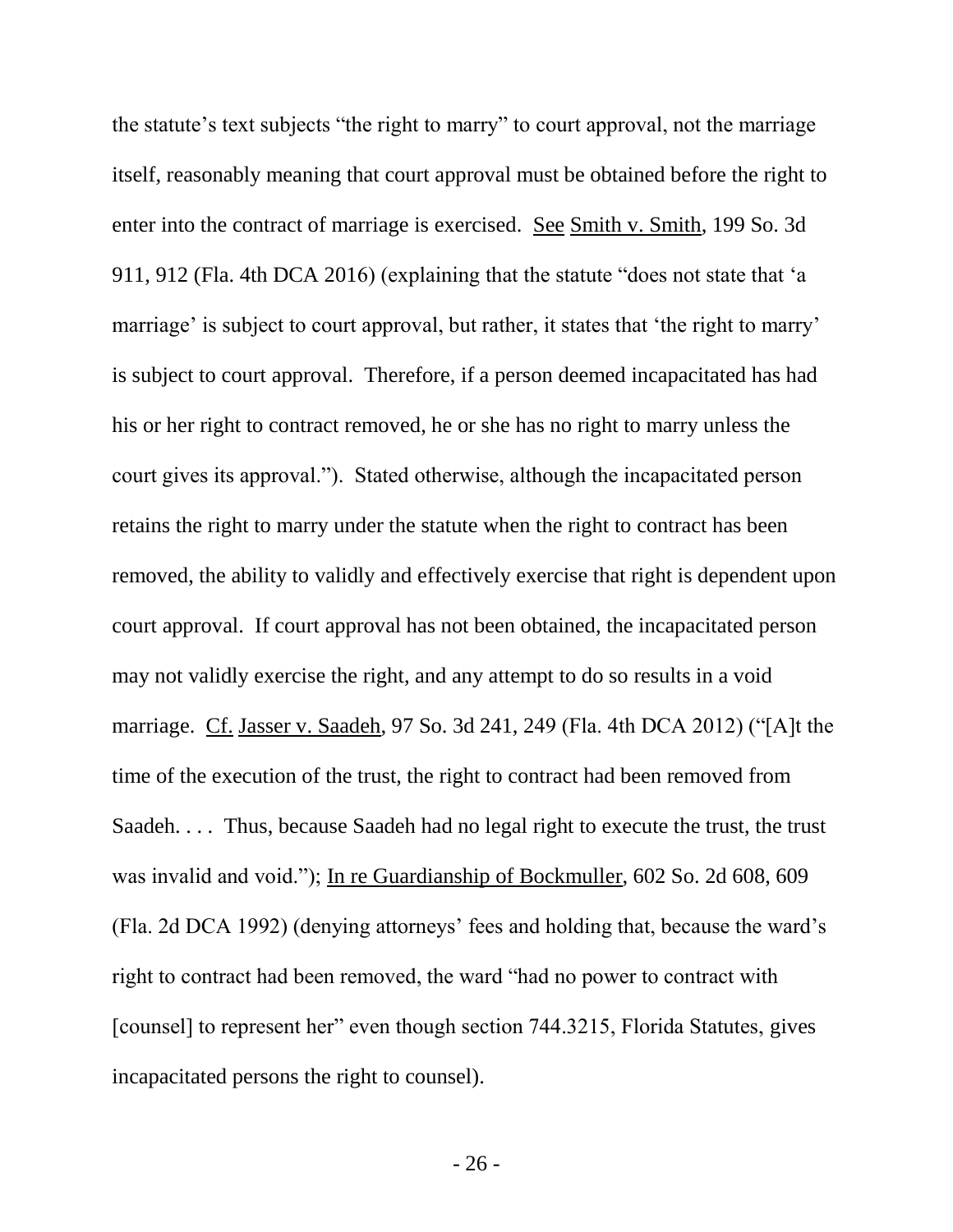The majority avoids this plain meaning of the statute (as well as the categories of void and voidable marriages) by strictly construing the term "subject" to mean less than it fairly means in this context but leniently construing the term "the right to marry" to gloss over the difference in meaning with the term "marriage." See majority op. at 12 ("In the context of section  $744.3215(2)(a)$ , 'the right to marry is subject to court approval' means that the ward's right to marry is contingent on court approval, though that approval may come later in time, such as after the marriage ceremony. Although the validity of the marriage itself depends on court approval, nowhere in the statute does it provide that court approval must be obtained prior to marrying."). The majority recites multiple dictionary definitions of "subject," but complains that "the word 'subject' is not defined as a condition precedent." Id. at 14. The majority also faults the Legislature for failing to employ the terms "void," "voidable," "first," "prior," "after," "prohibited," or "may not." Id. at 11-14. Of course, the Legislature also failed to employ the terms "ratification" or "invalid, but ratifiable," which is what the majority says section 744.3215(2)(a) provides for. Id. at 19.

Importantly, however, construing the plain meaning of a statute is not a magic words test. Instead, "[w]ords of common usage, when used in a statute, should be construed in the plain and ordinary sense, because it must be assumed that the Legislature knows the plain and ordinary meaning of words used in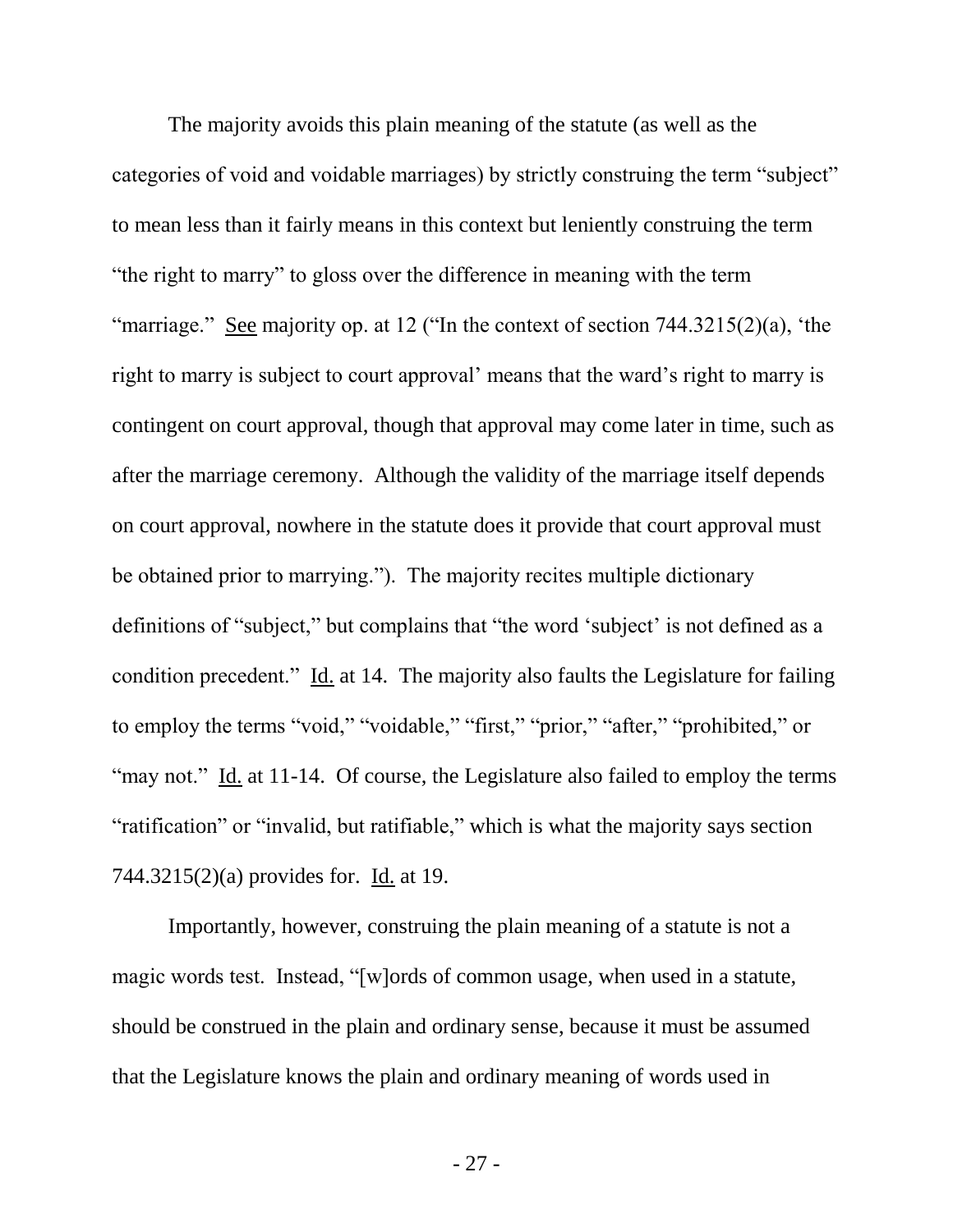statutes and that it intended the plain and obvious meaning of the words used." Dadeland Depot, Inc. v. St. Paul Fire & Marine Ins. Co., 945 So. 2d 1216, 1225 (Fla. 2006). As Justice Scalia explained, "[a] text should not be construed strictly, and it should not be construed leniently; it should be construed reasonably, to contain all that it fairly means." Antonin Scalia, A Matter of Interpretation: Federal Courts and the Law, 23 (Amy Gutmann ed., 1997).

In this case, the text "the right to marry is subject to court approval" fairly and reasonably means that the ward must obtain court approval before exercising the right to marry. The fact that dictionary definitions of the term "subject" do not include a specification of being a condition precedent does not change the common understanding that the approval must take place beforehand. For example, if I tell a friend that they have "the right to borrow my car subject to my approval," I am telling that friend that he or she may borrow my car but that he or she must ask for and obtain my permission before doing so. If, instead, my friend simply drives off with my car before obtaining my approval, my friend has committed a crime and stolen my vehicle. It would be commonly understood and plainly obvious that the term "subject to my approval" means that the approval to borrow my car must be obtained beforehand. The same is true with the text at issue in section  $744.3215(2)(a)$ . And construing the statute to mean all that it fairly and plainly contains is not "extend[ing], modify[ing], or limit[ing] its express terms or its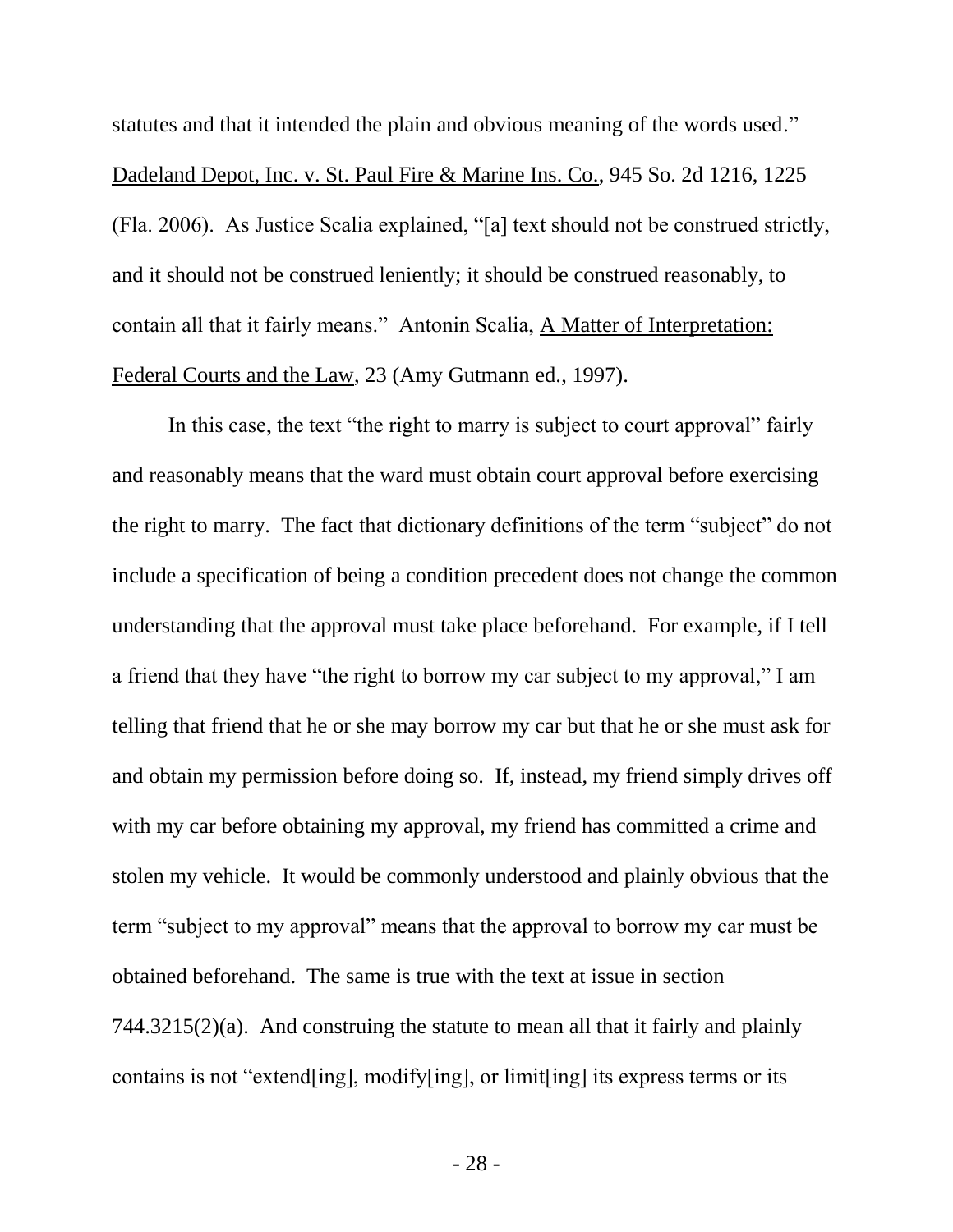reasonable and obvious implications." Majority op. at 14 (quoting McLaughlin v. State, 721 So. 2d 1170, 1172 (Fla. 1998) (quoting Holly v. Auld, 450 So. 2d 217, 219 (Fla. 1984))).

To summarize, the plain meaning of section 744.3215(2)(a) requires an incapacitated person, who has had the right to contract removed, to obtain court approval before exercising the right to marry. Without such statutorily required court approval beforehand, the marriage is void. Accordingly, I would approve the Fourth District's decision, and I respectfully dissent.

LEWIS and CANADY, JJ., concur.

Application for Review of the Decision of the District Court of Appeal - Certified Great Public Importance

Fourth District - Case No. 4D14-1436

(Palm Beach County)

Jennifer Suzanne Carroll of Law Offices of Jennifer S. Carroll, P.A., Palm Beach Gardens, Florida,

for Petitioner

No appearance for Respondent

Robert W. Goldman of Goldman, Felcoski & Stone, P.A., Naples, Florida; Kenneth B. Bell, and John W. Little, III of Gunster, West Palm Beach, Florida,

for Amicus Curiae The Real Property, Probate & Trust Law Section of the Florida Bar